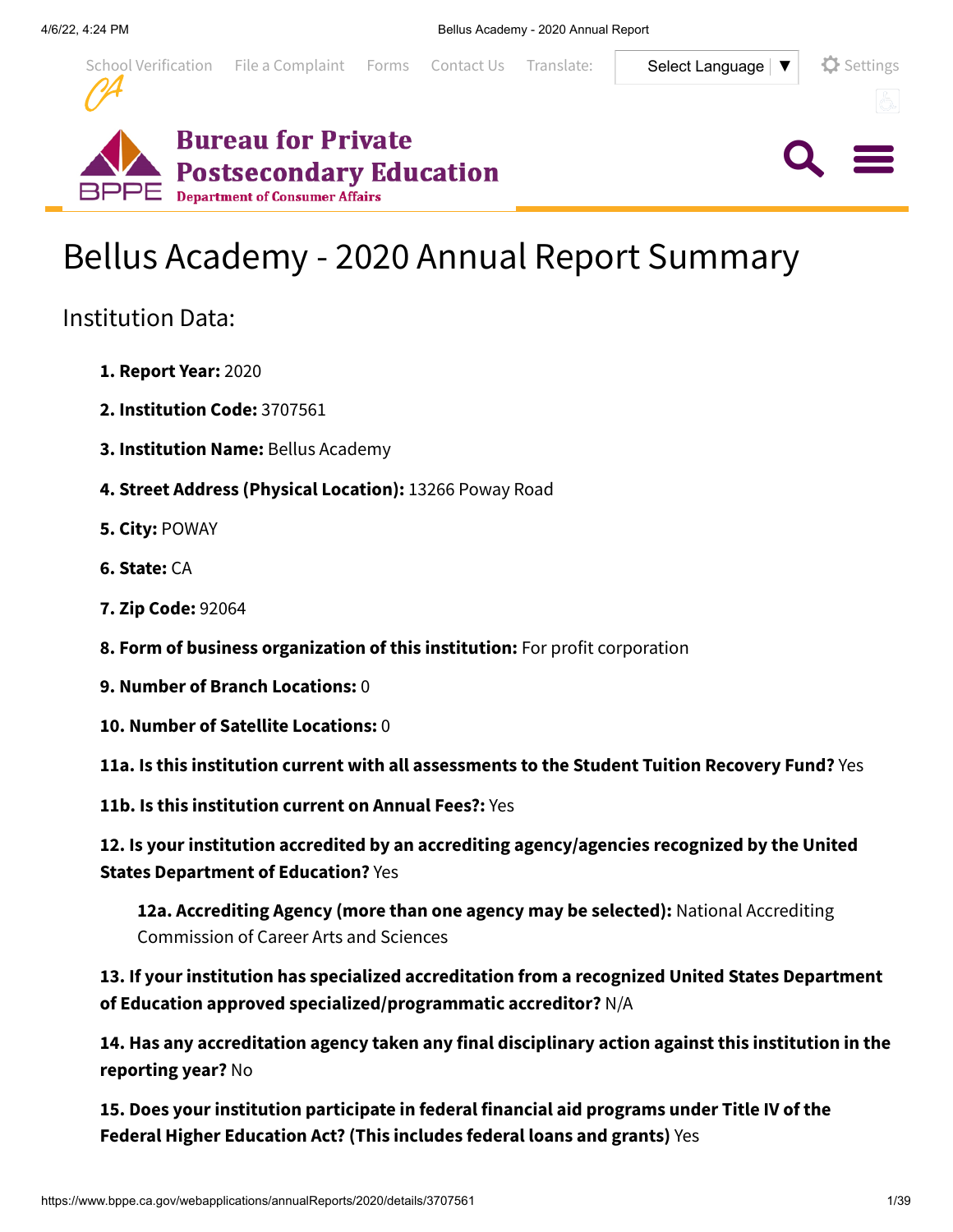**15a. What is the total amount of Title IV funds received by your institution in this Reporting Year?** \$3,164,636.00

**16. Does your institution participate in veterans' financial aid education programs?** Yes

**16a. What is the total amount of veterans' financial aid funds received by your institution in this Reporting Year?** \$796,275.00

**17. Does your institution participate in the Cal Grant program?** No

**18. Is your institution on California`s Eligible Training Provider List (ETPL)?** No

**19. Is your institution receiving funds from the Work Innovation and Opportunity Act (WIOA) Program?** No

**20. Does your Institution participate in, or offer, any other state or federal government financial aid programs? (i.e., vocational rehab…)** Yes

**20a. You indicated "Yes" for #20, please provide the name of the financial aid program below:** Vocational Rehab

**21. Provide the percentage of institutional income during this Reporting Year that was derived from public funding:** 75

**22. Does your Institution participate in, or offer any non-government financial aid programs? (i.e., private grants/loans, institutional grants/loans):** Yes

**22a. You indicated "Yes" for #22, please provide the name of the financial aid programs below.:** Sallie Mae, Tuition Flex

**23. The percentage of institutional income in the reporting year that was derived from any nongovernment financial aid:** 3

**24. Enter the most recent three-year cohort default rate reported by the U.S. Department of Education for this institution, if applicable:** 4

**25. Provide the percentage of the students who attended this institution during this Reporting Year who received federal student loans to help pay their cost of education at the school:** 67

**27. Total number of students currently enrolled at this institution. Indicate the number of students attending and/or enrolled in all programs at your institution (minus the number of students who cancelled during the cancellation period) January 1st through December 31st:** 607

**28. Number of Doctorate Degree Programs Offered? Indicate the number of Doctorate degree Programs the institution offered for the reporting year. (Number of Programs not Students):** 0

**29. Number of Students enrolled in Doctorate programs at this institution? Indicate the number of students enrolled and/or active in all Doctorate programs at your institution as of January 1st through December 31st, minus the number of students who cancelled during the cancellation period:** 0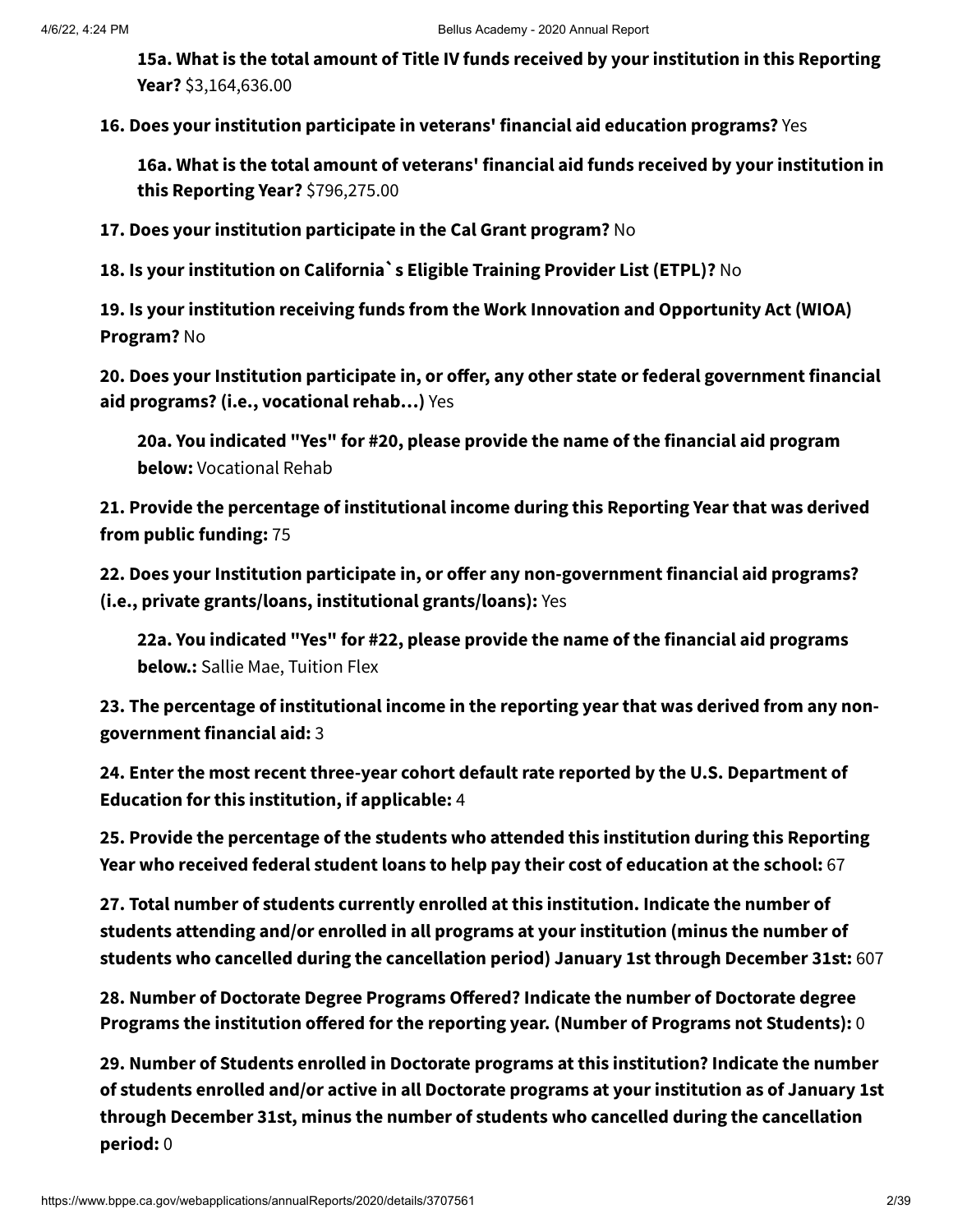**30. Number of Master Degree Programs Offered? Indicate the number of Master degree Programs the institution offered for the reporting year. (Number of Programs not Students):** 0

**31. Number of Students enrolled in Master programs at this institution? Indicate the number of students enrolled and/or active in all Master programs at your institution as of January 1st through December 31st, minus the number of students who cancelled during the cancellation period:** 0

**32. Number of Bachelor Degree Programs Offered? Indicate the number of Bachelor degree Programs the institution offered for the reporting year. (Number of Programs not Students):** 0

**33. Number of Students enrolled in Bachelor programs at this institution? Indicate the number of students enrolled and/or active in all Bachelor programs at your institution as of January 1st through December 31st, minus the number of students who cancelled during the cancellation period:** 0

**34. Number of Associate Degree Programs Offered? Indicate the number of Associate degree Programs offered for the reporting year. (Number of Programs not Students) :** 0

**35. Number of Students enrolled in Associate programs at this institution? Indicate the number of students enrolled and/or active in all Associate programs at your institution as of January 1st through December 31st, minus the number of students who cancelled during the cancellation period:** 0

**36. Number of Diploma or Certificate Programs Offered? Indicate the number of Diploma or Certificate Programs offered for the reporting year. (Number of Programs not Students):** 12

**37. Number of Students enrolled in diploma or certificate programs at this institution? Indicate the number of students enrolled and/or active in all diploma/certificate programs at your institution as of January 1st through December 31st, minus the number of students who cancelled during the cancellation period:** 607

**Institution's Website:** www.bellusacademy.edu

School [Performance](https://www.bppe.ca.gov/webapplications/annualReports/2020/document/0056368D-0F0C-4799-A6E1-88CC8368C0EC) Fact Sheet

[Catalog](https://www.bppe.ca.gov/webapplications/annualReports/2020/document/DFD78AEE-6F3D-4584-8D33-3576EF82452B)

## Program Data:

- **1. Report Year:** 2020
- **2. Institution Code:** 3707561
- **3. Institution Name:** Bellus Academy
- **4. Name of Program:** Esthetician 102
- **5. Program Level:** Diploma/Certificate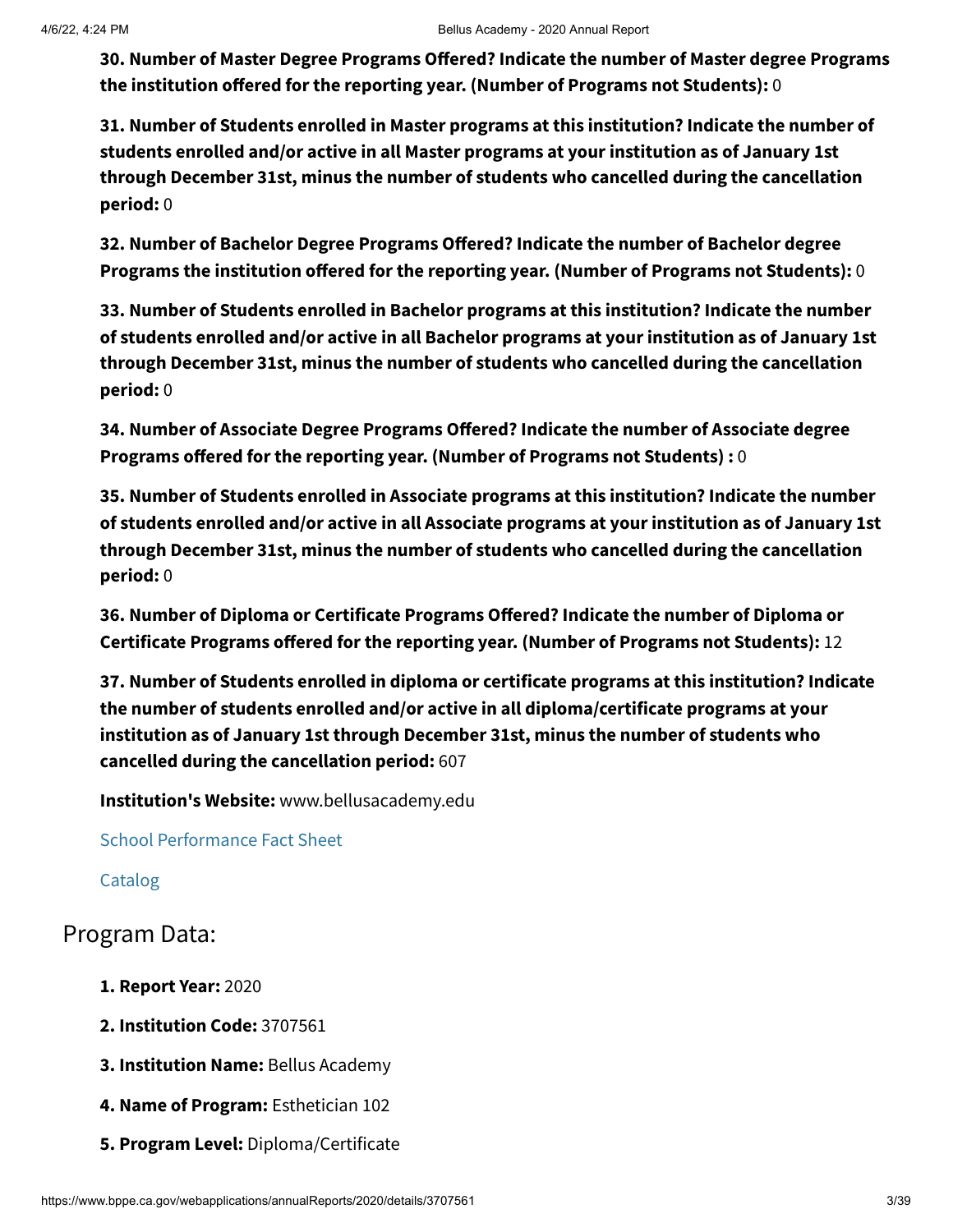**6. Select the Classification of Instructional Programs (CIP) Code that applies to this educational program:** Aesthetician/Esthetician and Skin Care Specialist.

**7. Select all Standard Occupational Classification (SOC) Codes that apply to this program:** 39-

5094 - Skincare Specialists

**8. Number of Degrees, Diplomas or Certificates Awarded:** 10

**9. Total Charges for this Program:** \$15,679.00

**10. The percentage of enrolled students in the reporting year receiving federal student loans to pay for this program:** 44

**11. The percentage of graduates in the reporting year who took out federal student loans to pay for this program:** 60

**12. Number of Students Who Began the Program:** 12

**13. Number of Students Available for Graduation:** 12

**14. Number of On-time Graduates:** 5

**15. Completion Rate:** 41.67

**16. 150% Graduates?:** N/A

**17. 150% Completion Rate:** N/A

**18. Is the above data taken from the Integrated Postsecondary Education Data System (IPEDS) of the United States Department of Education?:** No

**19. Graduates Available for Employment:** 10

**20. Graduates Employed in the Field:** 2

**21. Placement Rate:** 20

**22. Graduates employed in the field**

**22a. 20 to 29 hours per week:** 0

**22b. at least 30 hours per week:** 2

**23. Indicate the number of graduates employed**

**23a. In a single position in the field of study:** 2

**23b. In concurrent aggregated positions in the field of study (2 or more positions at the same time):** 0

**23c. Freelance/self-employed:** 1

**23d. By the institution or an employer owned by the institution, or an employer who shares ownership with the institution:** 0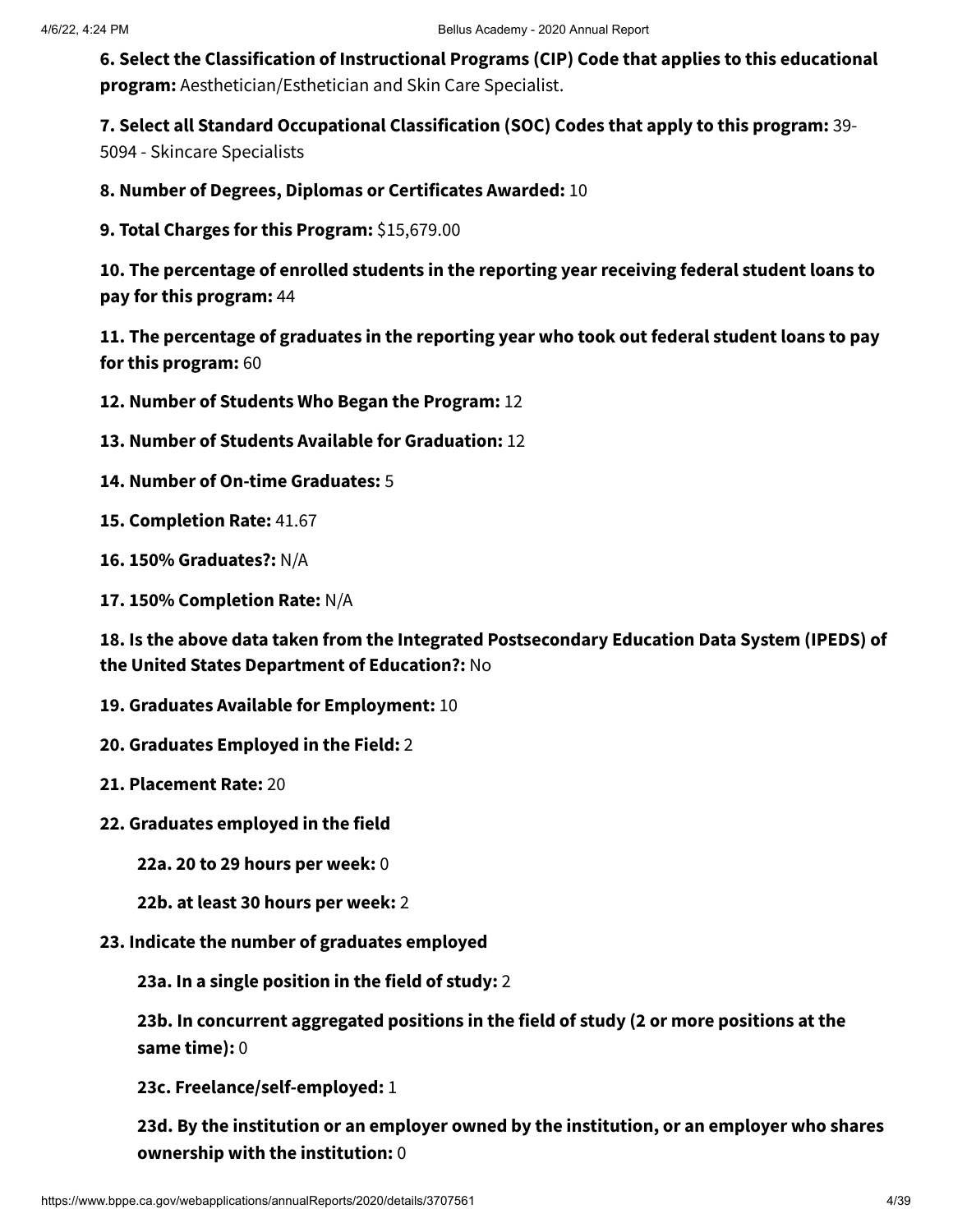**24. Does this "Program" lead to a certificate or degree related to one or more of the following allied health professionals that requires clinical training?:** No

**26. Does this educational program lead to an occupation that requires State licensing?** Yes

**26a. Do graduates have the option or requirement for more than one type of licensing State exam?** No

#### **Exam Passage Rate Data - 2020**

**27. Name of the State licensing entity that licenses this field:** Board of Barbering and Cosmetology

- **28. Name of State Exam:** Esthetician
- **29. Number of Graduates Taking State Exam:** 3
- **30. Number Who Passed the State Exam:** 3
- **31. Number Who Failed the State Exam:** 0
- **32. Passage Rate:** 100
- **33. Is this data from the State licensing agency that administered the exam?:** Yes
- **33a. Name of Agency:** Board of Barbering and Cosmetology
- **34. Provide a description of the process used for Attempting to Contact Students:** N/A

#### **Exam Passage Rate Data - 2018**

**35. Name of the State licensing entity that licenses this field:** Board of Barbering and Cosmetology

- **36. Name of State Exam:** Esthetician
- **37. Number of Graduates Taking State Exam:** 16
- **38. Number Who Passed the State Exam:** 16
- **39. Number Who Failed the State Exam:** 0
- **40. Passage Rate:** 100
- **41. Is this data from the State licensing agency that administered the exam?:** Yes
- **41a. Name of Agency:** Board of Barbering and Cosmetology

#### **42. Provide a description of the process used for Attempting to Contact Students:** N/A

- **43. Graduates Available for Employment:** 10
- **44. Graduates Employed in the Field:** 2
- **45. Graduates Employed in the Field Reported receiving the following Salary or Wage:**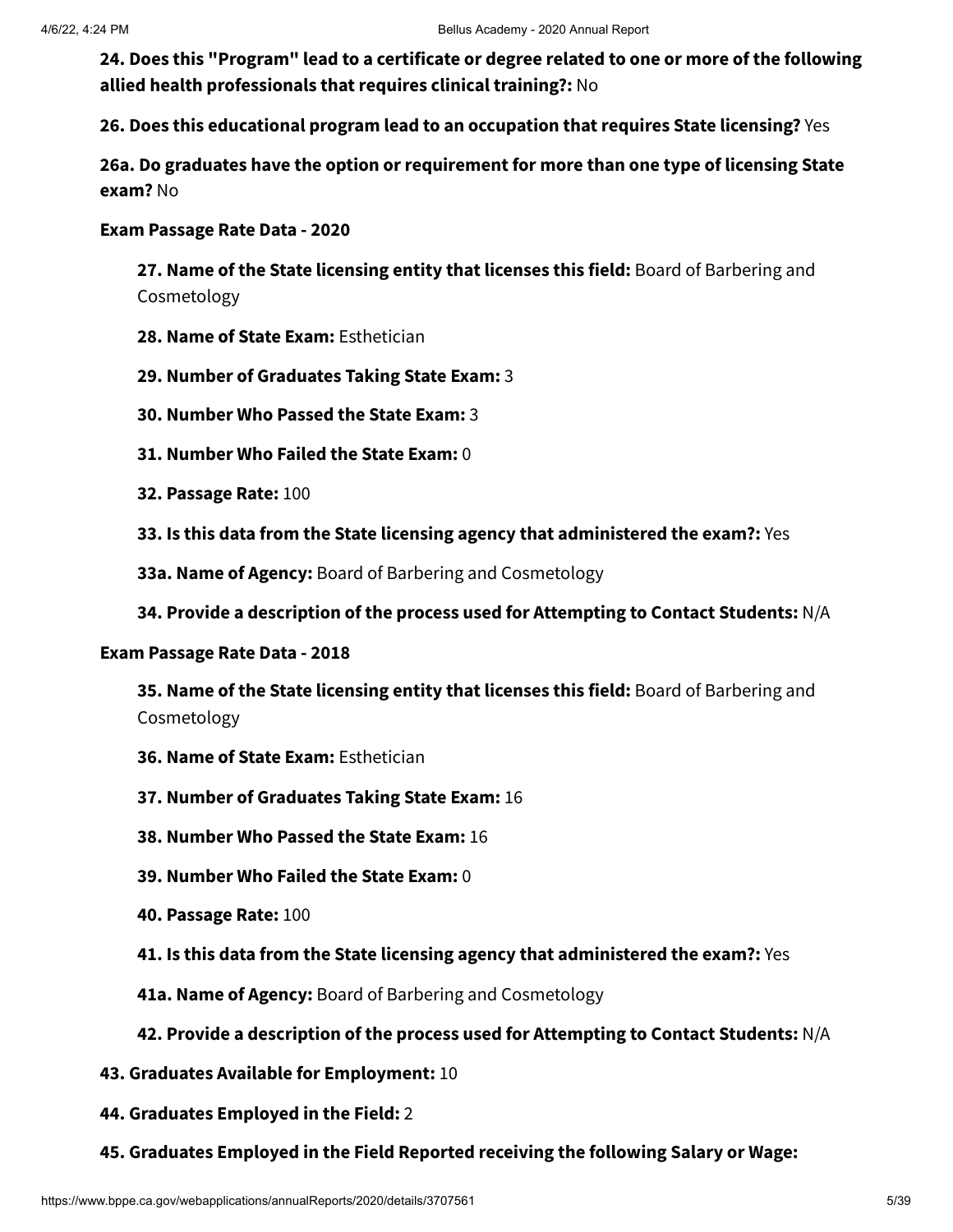- **\$0 - \$5,000:** 0
- **\$5,001 - \$10,000:** 0
- **\$10,001 - \$15,000:** 0
- **\$15,001 - \$20,000:** 0
- **\$20,001 - \$25,000:** 0
- **\$25,001 - \$30,000:** 0
- **\$30,001 - \$35,000:** 0
- **\$35,001 - \$40,000:** 0
- **\$40,001 - \$45,000:** 0
- **\$45,001 - \$50,000:** 0
- **\$50,001 - \$55,000:** 0
- **\$55,001 - \$60,000:** 0
- **\$60,001 - \$65,000:** 0
- **\$65,001 - \$70,000:** 0
- **\$70,001 - \$75,000:** 0
- **\$75,001 - \$80,000:** 0
- **\$80,001 - \$85,000:** 0
- **\$85,001 - \$90,000:** 0
- **\$90,001 - \$95,000:** 0
- **\$95,001 - \$100,000:** 0
- **Over \$100,000:** 0
- **1. Report Year:** 2020
- **2. Institution Code:** 3707561
- **3. Institution Name:** Bellus Academy
- **4. Name of Program:** Barbering/Cosmetology
- **5. Program Level:** Diploma/Certificate

### **6. Select the Classification of Instructional Programs (CIP) Code that applies to this educational program:** Barbering/Barber.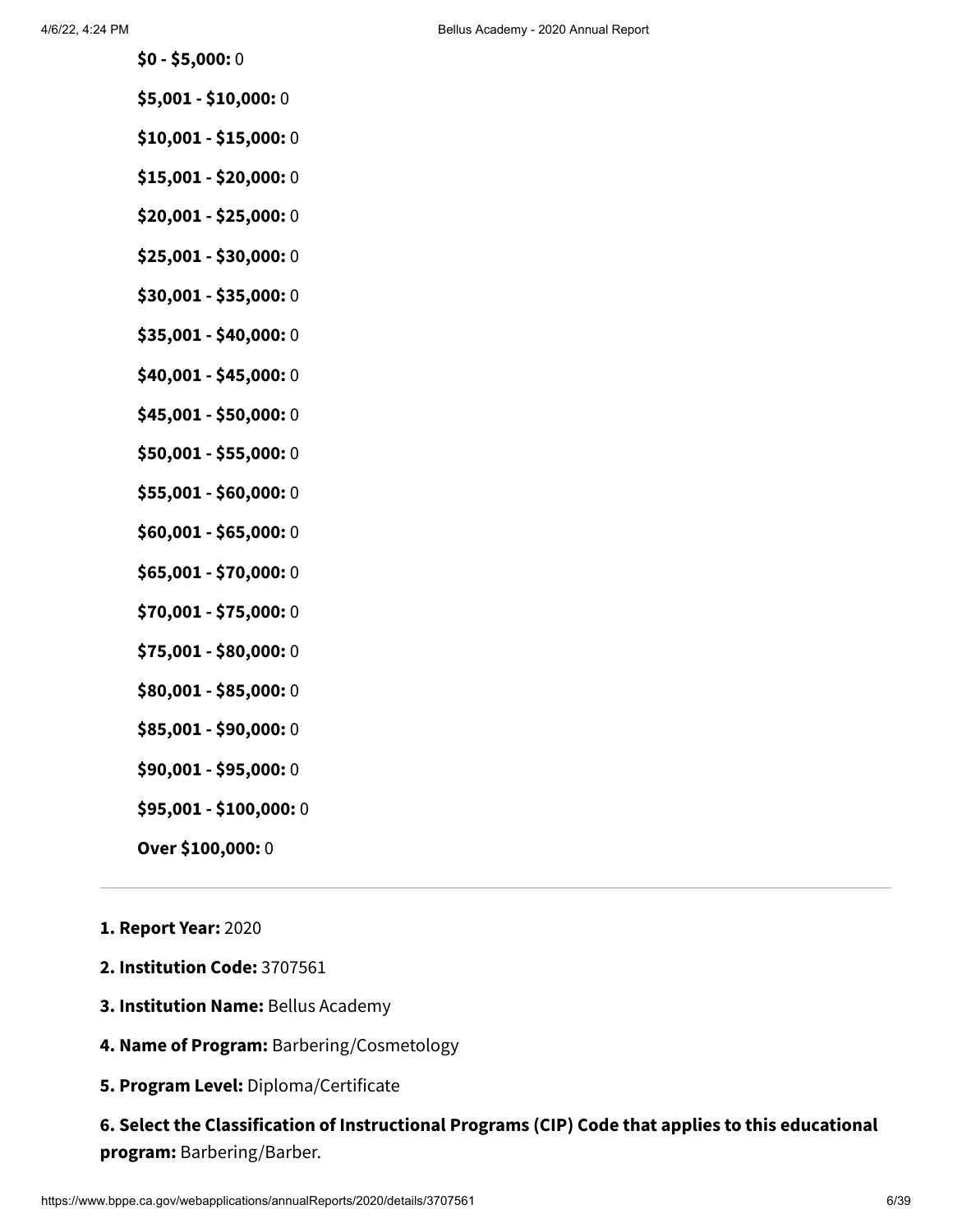**7. Select all Standard Occupational Classification (SOC) Codes that apply to this program:** 39- 5011 - Barbers

**8. Number of Degrees, Diplomas or Certificates Awarded:** 20

**9. Total Charges for this Program:** \$27,022.00

**10. The percentage of enrolled students in the reporting year receiving federal student loans to pay for this program:** 73

**11. The percentage of graduates in the reporting year who took out federal student loans to pay for this program:** 53

- **12. Number of Students Who Began the Program:** 29
- **13. Number of Students Available for Graduation:** 29
- **14. Number of On-time Graduates:** 1
- **15. Completion Rate:** 3.45
- **16. 150% Graduates?:** N/A
- **17. 150% Completion Rate:** N/A

**18. Is the above data taken from the Integrated Postsecondary Education Data System (IPEDS) of the United States Department of Education?:** No

- **19. Graduates Available for Employment:** 20
- **20. Graduates Employed in the Field:** 10
- **21. Placement Rate:** 50
- **22. Graduates employed in the field**
	- **22a. 20 to 29 hours per week:** 0
	- **22b. at least 30 hours per week:** 10
- **23. Indicate the number of graduates employed**

**23a. In a single position in the field of study:** 10

**23b. In concurrent aggregated positions in the field of study (2 or more positions at the same time):** 0

**23c. Freelance/self-employed:** 4

**23d. By the institution or an employer owned by the institution, or an employer who shares ownership with the institution:** 0

**24. Does this "Program" lead to a certificate or degree related to one or more of the following allied health professionals that requires clinical training?:** No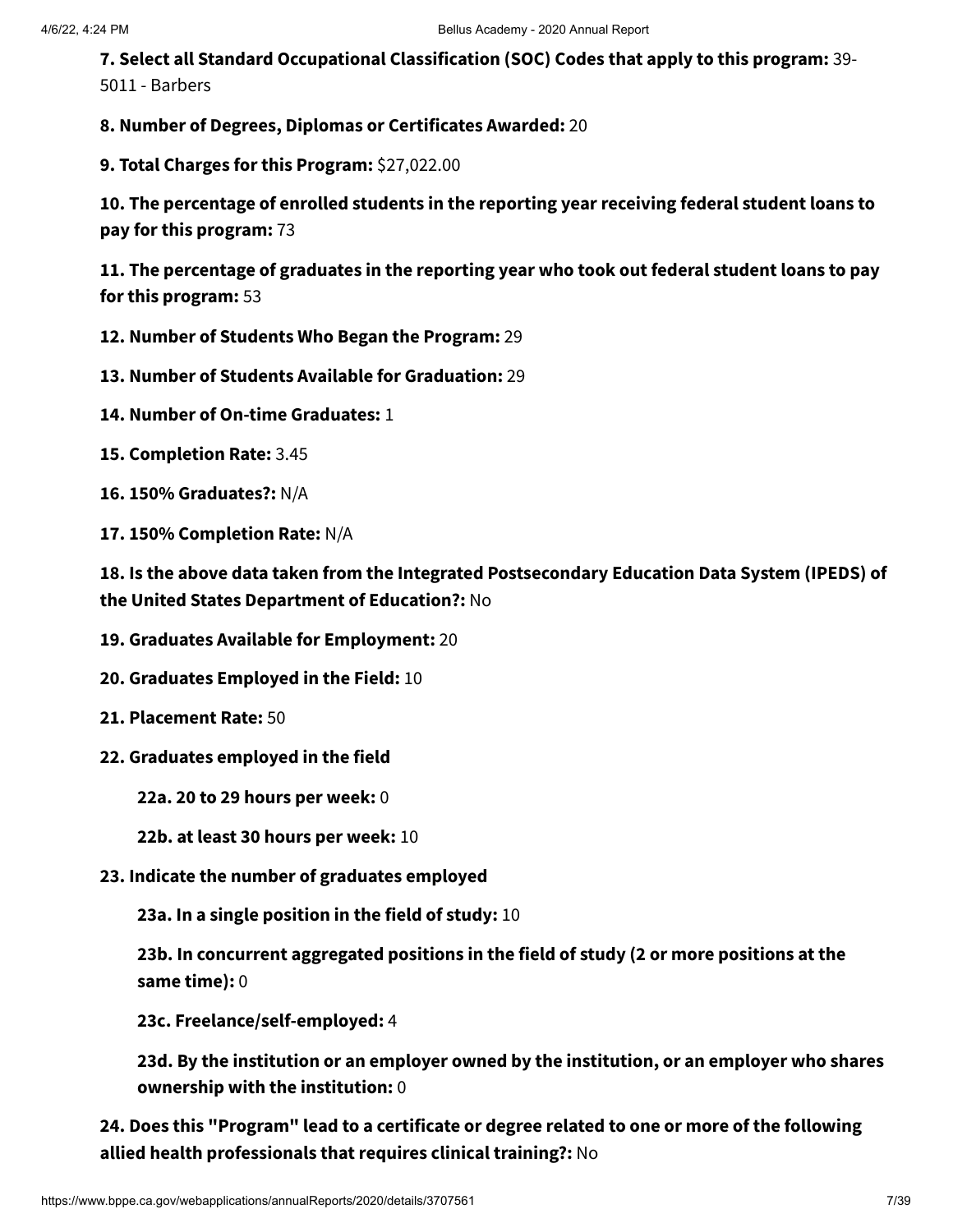**26. Does this educational program lead to an occupation that requires State licensing?** Yes

**26a. Do graduates have the option or requirement for more than one type of licensing State exam?** Yes

**Name of Option/Requirement (1):** Barbering

**Name of Option/Requirement (2):** Cosmetology

**Name of Option/Requirement (3):** N/A

**Name of Option/Requirement (4):** N/A

#### **Exam Passage Rate Data - 2020**

**27. Name of the State licensing entity that licenses this field:** Board of Barbering and Cosmetology

- **28. Name of State Exam:** Barbering
- **29. Number of Graduates Taking State Exam:** 12
- **30. Number Who Passed the State Exam:** 12
- **31. Number Who Failed the State Exam:** 0
- **32. Passage Rate:** 100
- **33. Is this data from the State licensing agency that administered the exam?:** Yes
- **33a. Name of Agency:** Board of Barbering and Cosmetology
- **34. Provide a description of the process used for Attempting to Contact Students:** N/A

#### **Exam Passage Rate Data - 2018**

**35. Name of the State licensing entity that licenses this field:** Board of Barbering and Cosmetology

- **36. Name of State Exam:** Barbering
- **37. Number of Graduates Taking State Exam:** 16
- **38. Number Who Passed the State Exam:** 15
- **39. Number Who Failed the State Exam:** 1
- **40. Passage Rate:** 93.75
- **41. Is this data from the State licensing agency that administered the exam?:** Yes
- **41a. Name of Agency:** Board of Barbering and Cosmetology

#### **42. Provide a description of the process used for Attempting to Contact Students:** N/A

#### **43. Graduates Available for Employment:** 20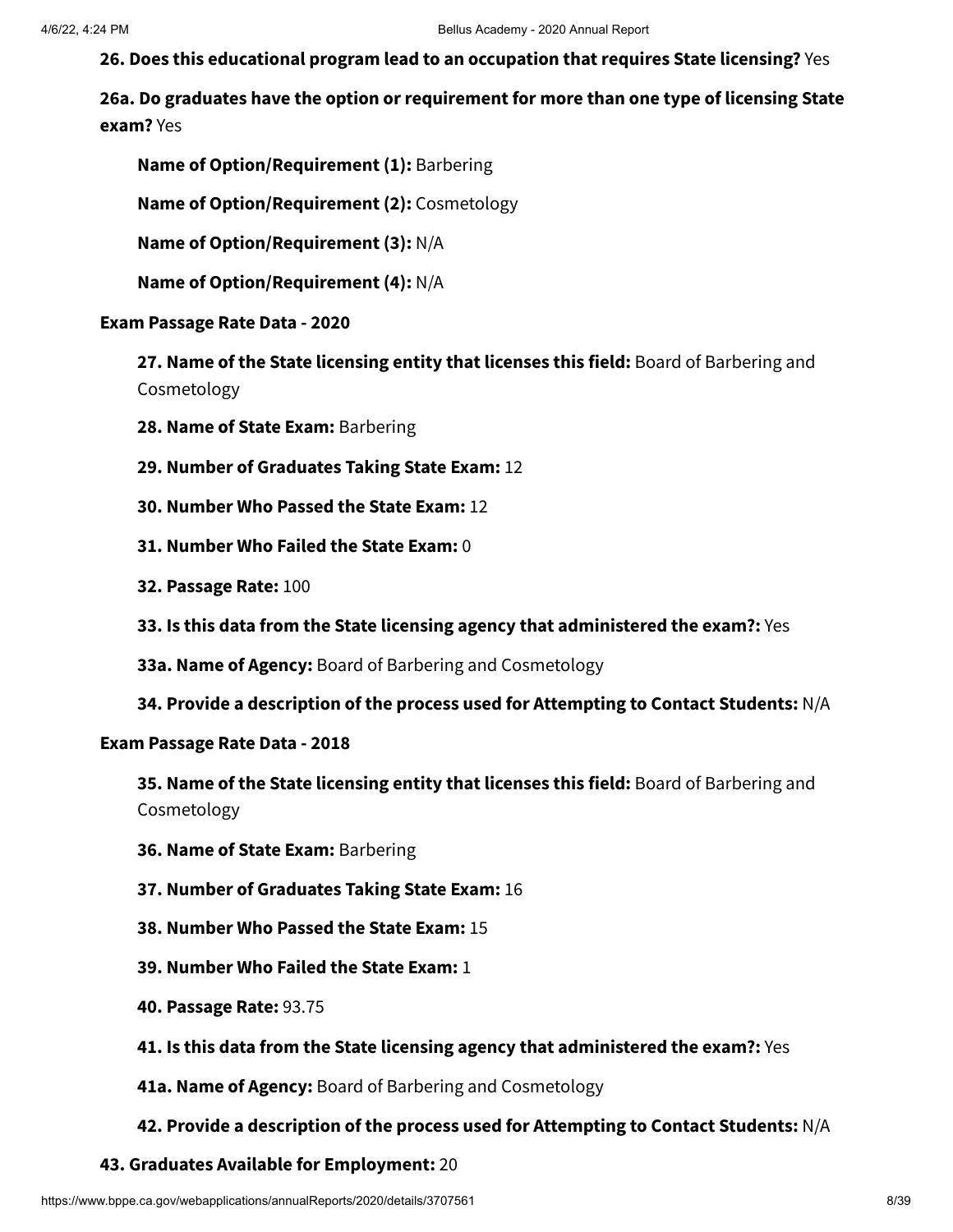- **44. Graduates Employed in the Field:** 10
- **45. Graduates Employed in the Field Reported receiving the following Salary or Wage:**
	- **\$0 - \$5,000:** 0
	- **\$5,001 - \$10,000:** 0
	- **\$10,001 - \$15,000:** 0
	- **\$15,001 - \$20,000:** 0
	- **\$20,001 - \$25,000:** 0
	- **\$25,001 - \$30,000:** 0
	- **\$30,001 - \$35,000:** 0
	- **\$35,001 - \$40,000:** 0
	- **\$40,001 - \$45,000:** 0
	- **\$45,001 - \$50,000:** 0
	- **\$50,001 - \$55,000:** 0
	- **\$55,001 - \$60,000:** 0
	- **\$60,001 - \$65,000:** 0
	- **\$65,001 - \$70,000:** 0
	- **\$70,001 - \$75,000:** 0
	- **\$75,001 - \$80,000:** 0
	- **\$80,001 - \$85,000:** 0
	- **\$85,001 - \$90,000:** 0
	- **\$90,001 - \$95,000:** 0
	- **\$95,001 - \$100,000:** 0
	- **Over \$100,000:** 0
- **1. Report Year:** 2020
- **2. Institution Code:** 3707561
- **3. Institution Name:** Bellus Academy
- **4. Name of Program:** Cosmetology 103
- **5. Program Level:** Diploma/Certificate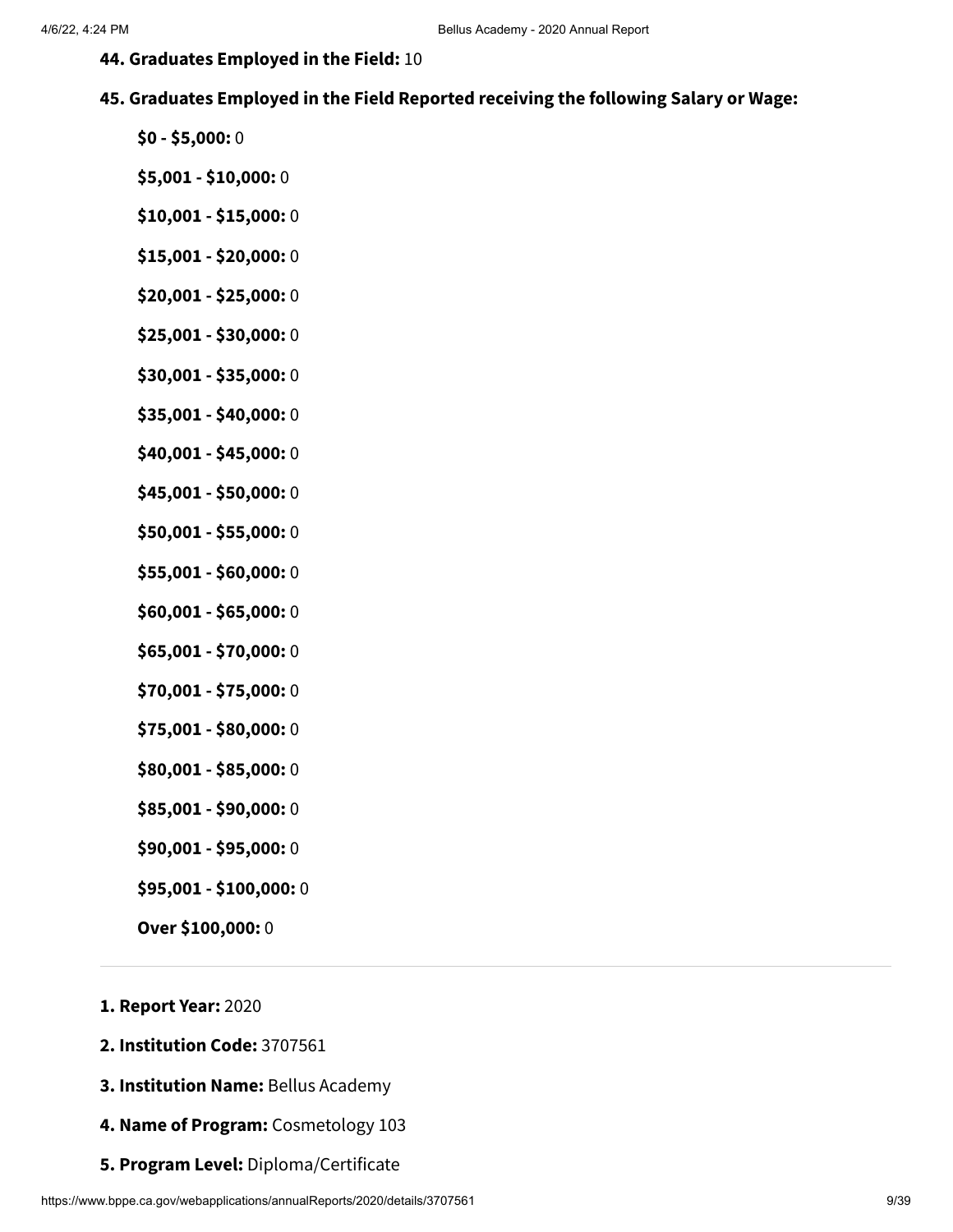**6. Select the Classification of Instructional Programs (CIP) Code that applies to this educational program:** Hair Styling/Stylist and Hair Design.

**7. Select all Standard Occupational Classification (SOC) Codes that apply to this program:** 39-

5012 - Hairdressers

**8. Number of Degrees, Diplomas or Certificates Awarded:** 0

**9. Total Charges for this Program:** \$28,214.00

**10. The percentage of enrolled students in the reporting year receiving federal student loans to pay for this program:** 0

**11. The percentage of graduates in the reporting year who took out federal student loans to pay for this program:** 0

**12. Number of Students Who Began the Program:** 1

- **13. Number of Students Available for Graduation:** 1
- **14. Number of On-time Graduates:** 0
- **15. Completion Rate:** 0
- **16. 150% Graduates?:** N/A
- **17. 150% Completion Rate:** N/A

**18. Is the above data taken from the Integrated Postsecondary Education Data System (IPEDS) of the United States Department of Education?:** No

- **19. Graduates Available for Employment:** 0
- **20. Graduates Employed in the Field:** 0
- **21. Placement Rate:** N/A
- **22. Graduates employed in the field**
	- **22a. 20 to 29 hours per week:** 0
	- **22b. at least 30 hours per week:** 0
- **23. Indicate the number of graduates employed**

**23a. In a single position in the field of study:** 0

**23b. In concurrent aggregated positions in the field of study (2 or more positions at the same time):** 0

**23c. Freelance/self-employed:** 0

**23d. By the institution or an employer owned by the institution, or an employer who shares ownership with the institution:** 0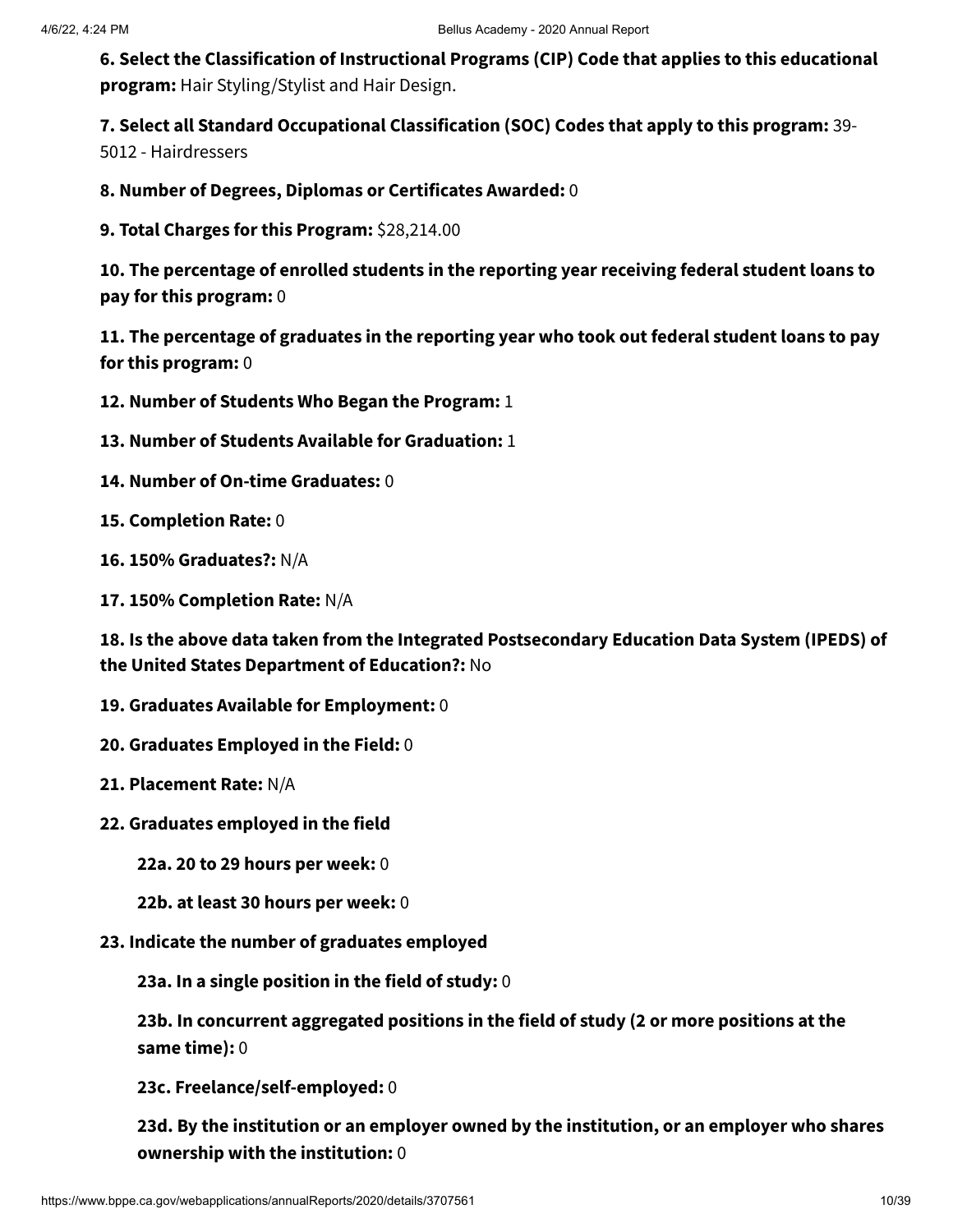**24. Does this "Program" lead to a certificate or degree related to one or more of the following allied health professionals that requires clinical training?:** No

**26. Does this educational program lead to an occupation that requires State licensing?** Yes

**26a. Do graduates have the option or requirement for more than one type of licensing State exam?** No

#### **Exam Passage Rate Data - 2020**

**27. Name of the State licensing entity that licenses this field:** Board of Barbering and Cosmetology

- **28. Name of State Exam:** Cosmetology
- **29. Number of Graduates Taking State Exam:** 0
- **30. Number Who Passed the State Exam:** 0
- **31. Number Who Failed the State Exam:** 0
- **32. Passage Rate:** N/A
- **33. Is this data from the State licensing agency that administered the exam?:** Yes
- **33a. Name of Agency:** Board of Barbering and Cosmetology
- **34. Provide a description of the process used for Attempting to Contact Students:** N/A

#### **Exam Passage Rate Data - 2018**

**35. Name of the State licensing entity that licenses this field:** Board of Barbering and Cosmetology

- **36. Name of State Exam:** Cosmetology
- **37. Number of Graduates Taking State Exam:** 1
- **38. Number Who Passed the State Exam:** 1
- **39. Number Who Failed the State Exam:** 0
- **40. Passage Rate:** 100
- **41. Is this data from the State licensing agency that administered the exam?:** Yes
- **41a. Name of Agency:** Board of Barbering and Cosmetology

#### **42. Provide a description of the process used for Attempting to Contact Students:** N/A

- **43. Graduates Available for Employment:** 0
- **44. Graduates Employed in the Field:** 0
- **45. Graduates Employed in the Field Reported receiving the following Salary or Wage:**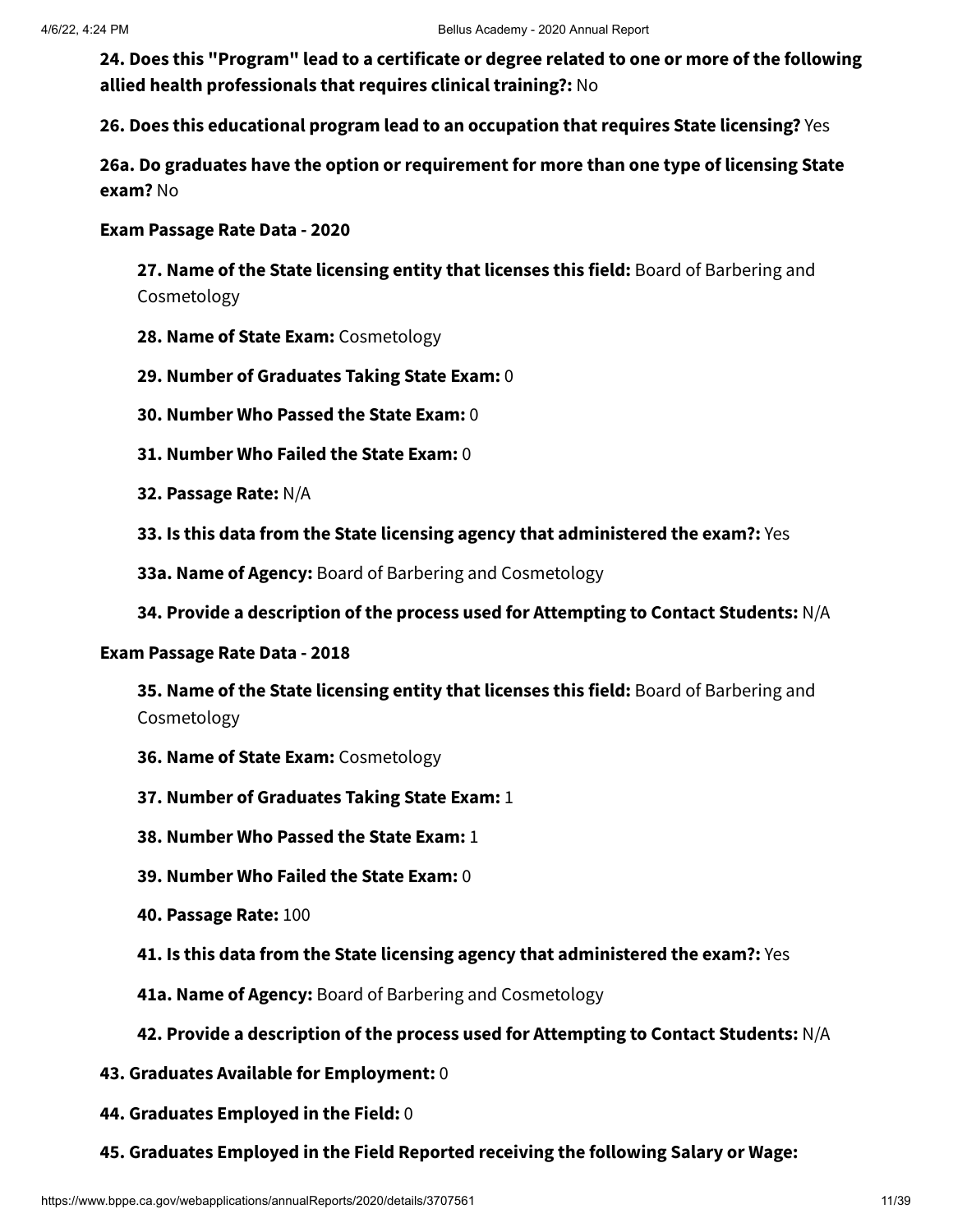- **\$0 - \$5,000:** 0
- **\$5,001 - \$10,000:** 0
- **\$10,001 - \$15,000:** 0
- **\$15,001 - \$20,000:** 0
- **\$20,001 - \$25,000:** 0
- **\$25,001 - \$30,000:** 0
- **\$30,001 - \$35,000:** 0
- **\$35,001 - \$40,000:** 0
- **\$40,001 - \$45,000:** 0
- **\$45,001 - \$50,000:** 0
- **\$50,001 - \$55,000:** 0
- **\$55,001 - \$60,000:** 0
- **\$60,001 - \$65,000:** 0
- **\$65,001 - \$70,000:** 0
- **\$70,001 - \$75,000:** 0
- **\$75,001 - \$80,000:** 0
- **\$80,001 - \$85,000:** 0
- **\$85,001 - \$90,000:** 0
- **\$90,001 - \$95,000:** 0
- **\$95,001 - \$100,000:** 0
- **Over \$100,000:** 0
- **1. Report Year:** 2020
- **2. Institution Code:** 3707561
- **3. Institution Name:** Bellus Academy
- **4. Name of Program:** Cosmetology
- **5. Program Level:** Diploma/Certificate

### **6. Select the Classification of Instructional Programs (CIP) Code that applies to this educational program:** Cosmetology/Cosmetologist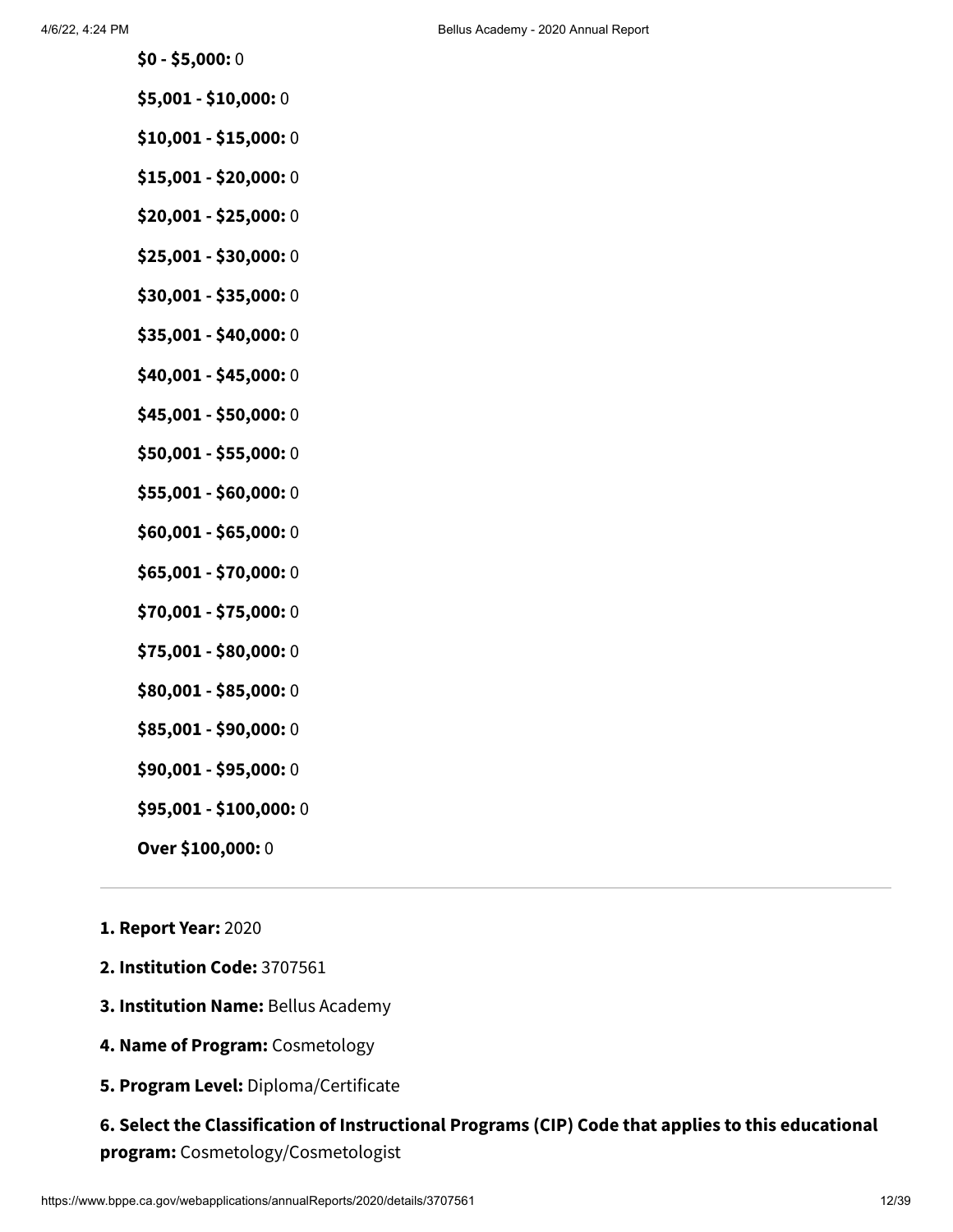**7. Select all Standard Occupational Classification (SOC) Codes that apply to this program:** 39- 5012 - Hairdressers

**8. Number of Degrees, Diplomas or Certificates Awarded:** 24

**9. Total Charges for this Program:** \$23,493.00

**10. The percentage of enrolled students in the reporting year receiving federal student loans to pay for this program:** 83

**11. The percentage of graduates in the reporting year who took out federal student loans to pay for this program:** 89

- **12. Number of Students Who Began the Program:** 29
- **13. Number of Students Available for Graduation:** 29
- **14. Number of On-time Graduates:** 6
- **15. Completion Rate:** 20.69
- **16. 150% Graduates?:** N/A
- **17. 150% Completion Rate:** N/A

**18. Is the above data taken from the Integrated Postsecondary Education Data System (IPEDS) of the United States Department of Education?:** No

- **19. Graduates Available for Employment:** 24
- **20. Graduates Employed in the Field:** 8
- **21. Placement Rate:** 33.33
- **22. Graduates employed in the field**
	- **22a. 20 to 29 hours per week:** 0
	- **22b. at least 30 hours per week:** 8
- **23. Indicate the number of graduates employed**

**23a. In a single position in the field of study:** 8

**23b. In concurrent aggregated positions in the field of study (2 or more positions at the same time):** 0

**23c. Freelance/self-employed:** 3

**23d. By the institution or an employer owned by the institution, or an employer who shares ownership with the institution:** 0

**24. Does this "Program" lead to a certificate or degree related to one or more of the following allied health professionals that requires clinical training?:** No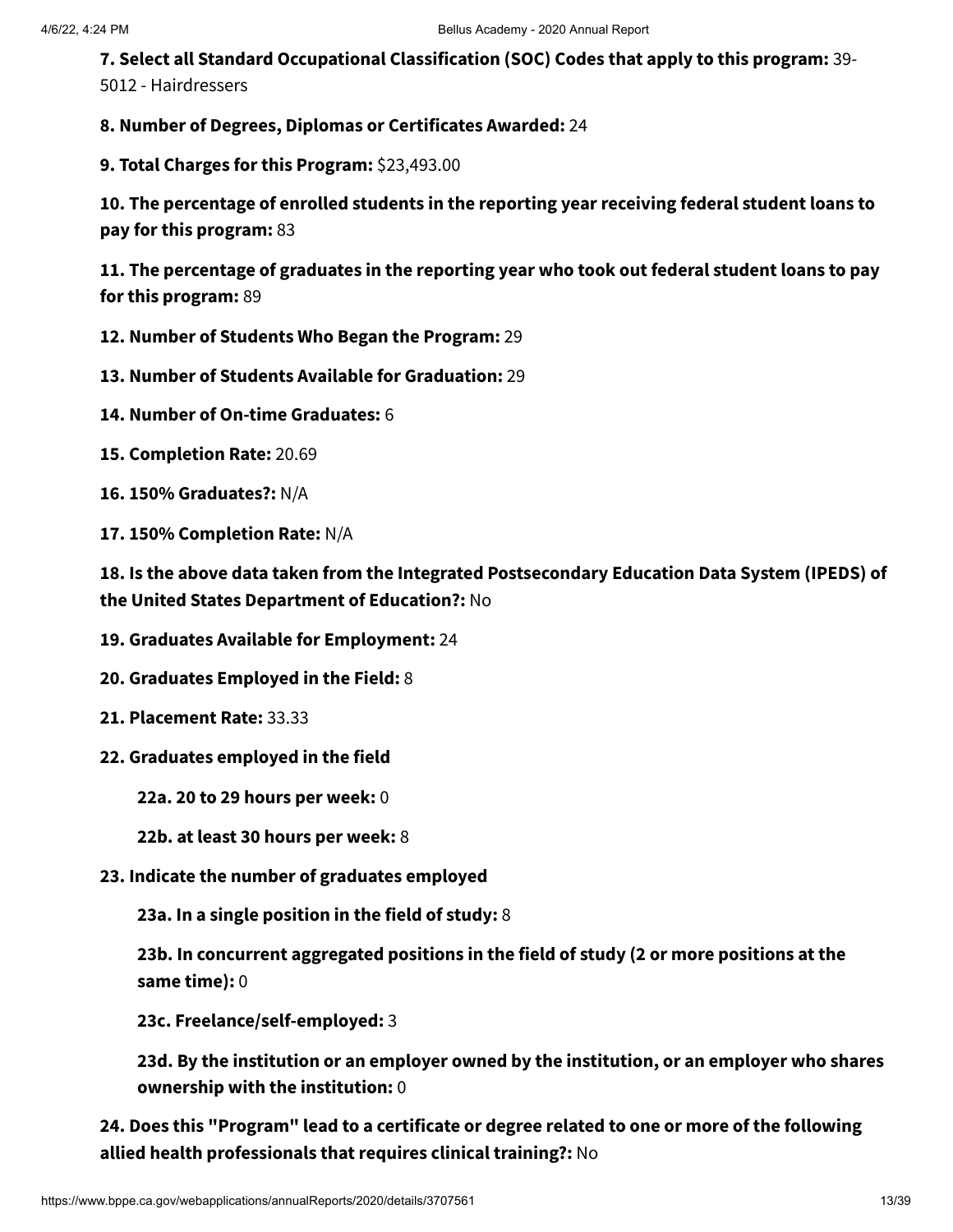**26. Does this educational program lead to an occupation that requires State licensing?** Yes

**26a. Do graduates have the option or requirement for more than one type of licensing State exam?** No

#### **Exam Passage Rate Data - 2020**

**27. Name of the State licensing entity that licenses this field:** Board of Barbering and Cosmetology

- **28. Name of State Exam:** Cosmetology
- **29. Number of Graduates Taking State Exam:** 13
- **30. Number Who Passed the State Exam:** 13
- **31. Number Who Failed the State Exam:** 0
- **32. Passage Rate:** 100
- **33. Is this data from the State licensing agency that administered the exam?:** Yes
- **33a. Name of Agency:** Board of Barbering and Cosmetology
- **34. Provide a description of the process used for Attempting to Contact Students:** N/A

#### **Exam Passage Rate Data - 2018**

**35. Name of the State licensing entity that licenses this field:** Board of Barbering and Cosmetology

- **36. Name of State Exam:** Cosmetology
- **37. Number of Graduates Taking State Exam:** 18
- **38. Number Who Passed the State Exam:** 17
- **39. Number Who Failed the State Exam:** 1
- **40. Passage Rate:** 94.44
- **41. Is this data from the State licensing agency that administered the exam?:** Yes
- **41a. Name of Agency:** Board of Barbering and Cosmetology
- **42. Provide a description of the process used for Attempting to Contact Students:** N/A
- **43. Graduates Available for Employment:** 24
- **44. Graduates Employed in the Field:** 8
- **45. Graduates Employed in the Field Reported receiving the following Salary or Wage:**
	- **\$0 - \$5,000:** 0
	- **\$5,001 - \$10,000:** 0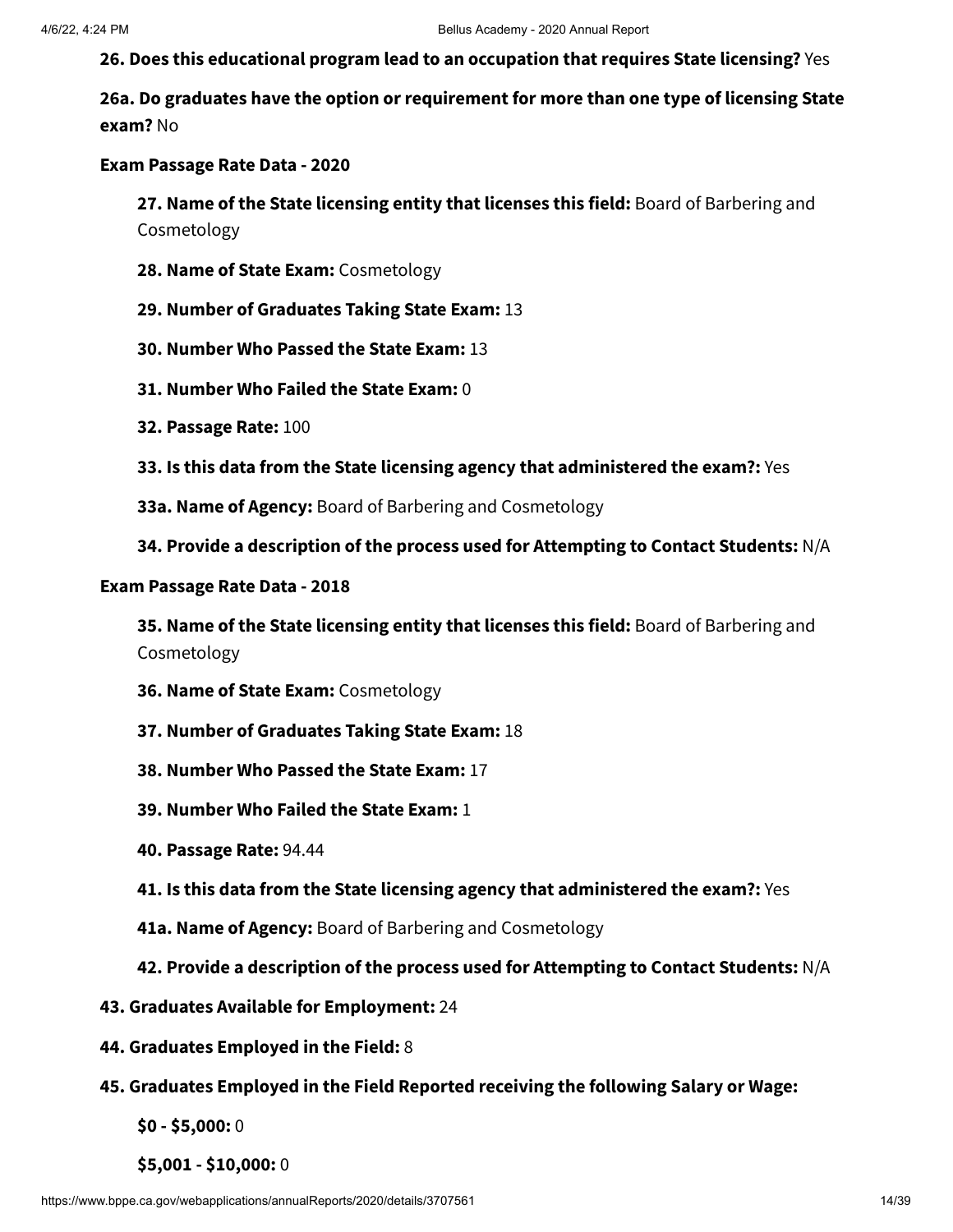- **\$10,001 - \$15,000:** 0
- **\$15,001 - \$20,000:** 0
- **\$20,001 - \$25,000:** 0
- **\$25,001 - \$30,000:** 0
- **\$30,001 - \$35,000:** 0
- **\$35,001 - \$40,000:** 0
- **\$40,001 - \$45,000:** 0
- **\$45,001 - \$50,000:** 0
- **\$50,001 - \$55,000:** 0
- **\$55,001 - \$60,000:** 0
- **\$60,001 - \$65,000:** 0
- **\$65,001 - \$70,000:** 0
- **\$70,001 - \$75,000:** 0
- **\$75,001 - \$80,000:** 0
- **\$80,001 - \$85,000:** 0
- **\$85,001 - \$90,000:** 0
- **\$90,001 - \$95,000:** 0
- **\$95,001 - \$100,000:** 0
- **Over \$100,000:** 0
- **1. Report Year:** 2020
- **2. Institution Code:** 3707561
- **3. Institution Name:** Bellus Academy
- **4. Name of Program:** Cosmetology 104
- **5. Program Level:** Diploma/Certificate

**6. Select the Classification of Instructional Programs (CIP) Code that applies to this educational program:** Hair Styling/Stylist and Hair Design.

**7. Select all Standard Occupational Classification (SOC) Codes that apply to this program:** 39- 5012 - Hairdressers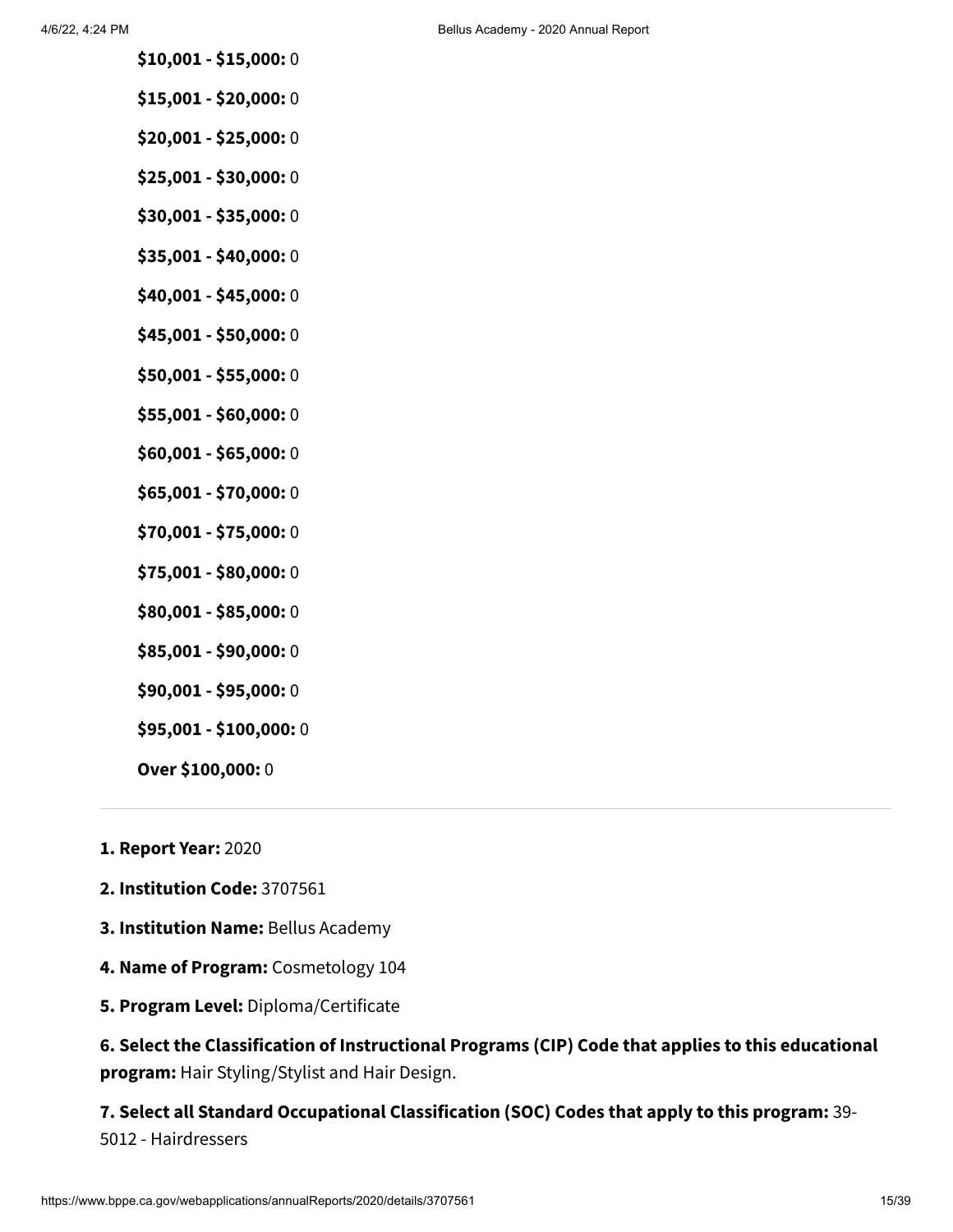**8. Number of Degrees, Diplomas or Certificates Awarded:** 0

**9. Total Charges for this Program:** \$33,247.00

**10. The percentage of enrolled students in the reporting year receiving federal student loans to pay for this program:** 0

**11. The percentage of graduates in the reporting year who took out federal student loans to pay for this program:** 0

- **12. Number of Students Who Began the Program:** 2
- **13. Number of Students Available for Graduation:** 2
- **14. Number of On-time Graduates:** 0
- **15. Completion Rate:** 0
- **16. 150% Graduates?:** N/A
- **17. 150% Completion Rate:** N/A

**18. Is the above data taken from the Integrated Postsecondary Education Data System (IPEDS) of the United States Department of Education?:** No

- **19. Graduates Available for Employment:** 0
- **20. Graduates Employed in the Field:** 0
- **21. Placement Rate:** N/A
- **22. Graduates employed in the field**
	- **22a. 20 to 29 hours per week:** 0
	- **22b. at least 30 hours per week:** 0
- **23. Indicate the number of graduates employed**

**23a. In a single position in the field of study:** 0

**23b. In concurrent aggregated positions in the field of study (2 or more positions at the same time):** 0

**23c. Freelance/self-employed:** 0

**23d. By the institution or an employer owned by the institution, or an employer who shares ownership with the institution:** 0

**24. Does this "Program" lead to a certificate or degree related to one or more of the following allied health professionals that requires clinical training?:** No

**26. Does this educational program lead to an occupation that requires State licensing?** Yes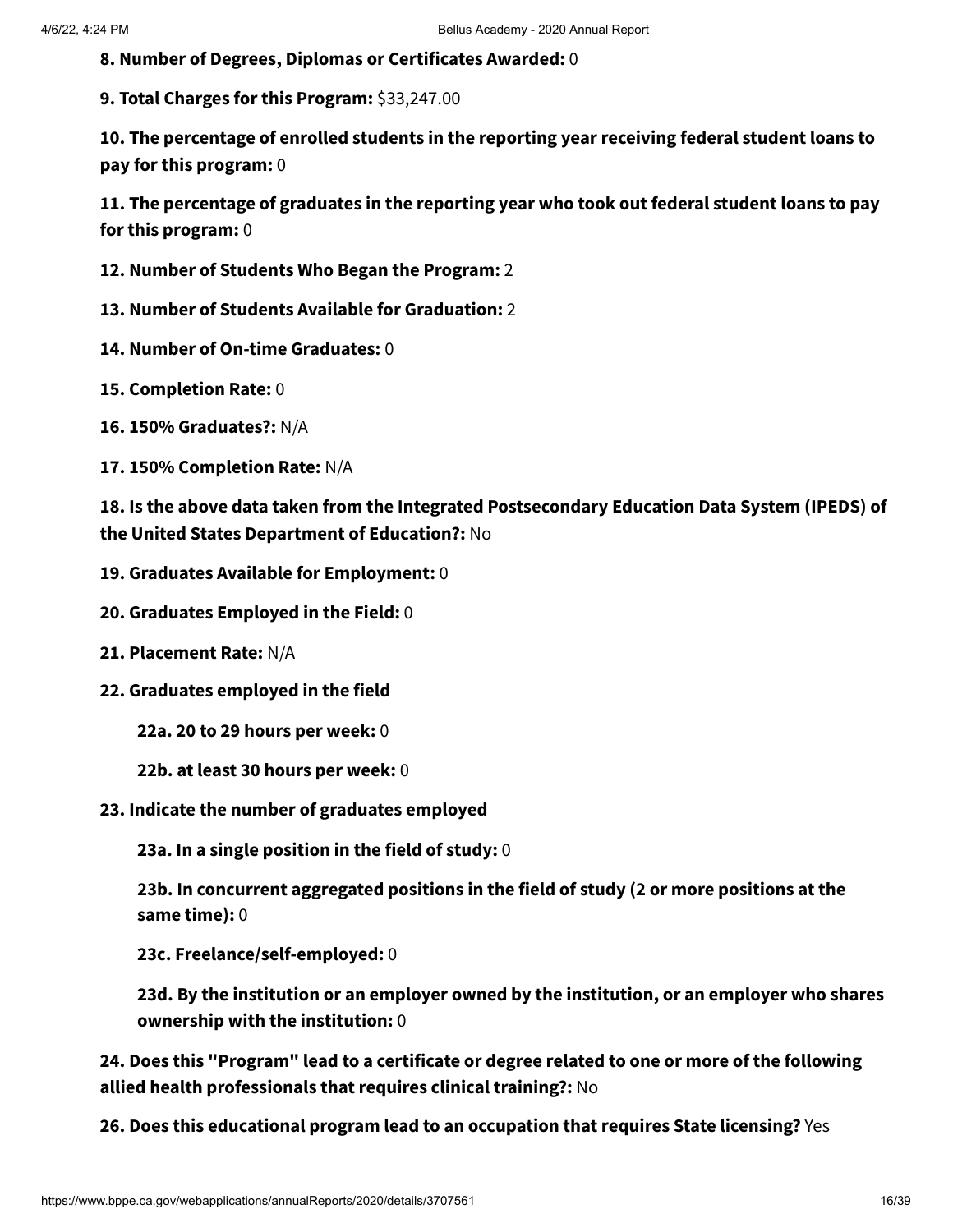**26a. Do graduates have the option or requirement for more than one type of licensing State exam?** No

#### **Exam Passage Rate Data - 2020**

**27. Name of the State licensing entity that licenses this field:** Board of Barbering and Cosmetology

- **28. Name of State Exam:** Cosmetology
- **29. Number of Graduates Taking State Exam:** 0
- **30. Number Who Passed the State Exam:** 0
- **31. Number Who Failed the State Exam:** 0
- **32. Passage Rate:** N/A
- **33. Is this data from the State licensing agency that administered the exam?:** Yes
- **33a. Name of Agency:** Board of Barbering and Cosmetology
- **34. Provide a description of the process used for Attempting to Contact Students:** N/A

#### **Exam Passage Rate Data - 2018**

**35. Name of the State licensing entity that licenses this field:** Board of Barbering and Cosmetology

- **36. Name of State Exam:** Cosmetology
- **37. Number of Graduates Taking State Exam:** 7
- **38. Number Who Passed the State Exam:** 7
- **39. Number Who Failed the State Exam:** 0
- **40. Passage Rate:** 100
- **41. Is this data from the State licensing agency that administered the exam?:** Yes
- **41a. Name of Agency:** Board of Barbering and Cosmetology
- **42. Provide a description of the process used for Attempting to Contact Students:** N/A
- **43. Graduates Available for Employment:** 0
- **44. Graduates Employed in the Field:** 0
- **45. Graduates Employed in the Field Reported receiving the following Salary or Wage:**
	- **\$0 - \$5,000:** 0

**\$5,001 - \$10,000:** 0

**\$10,001 - \$15,000:** 0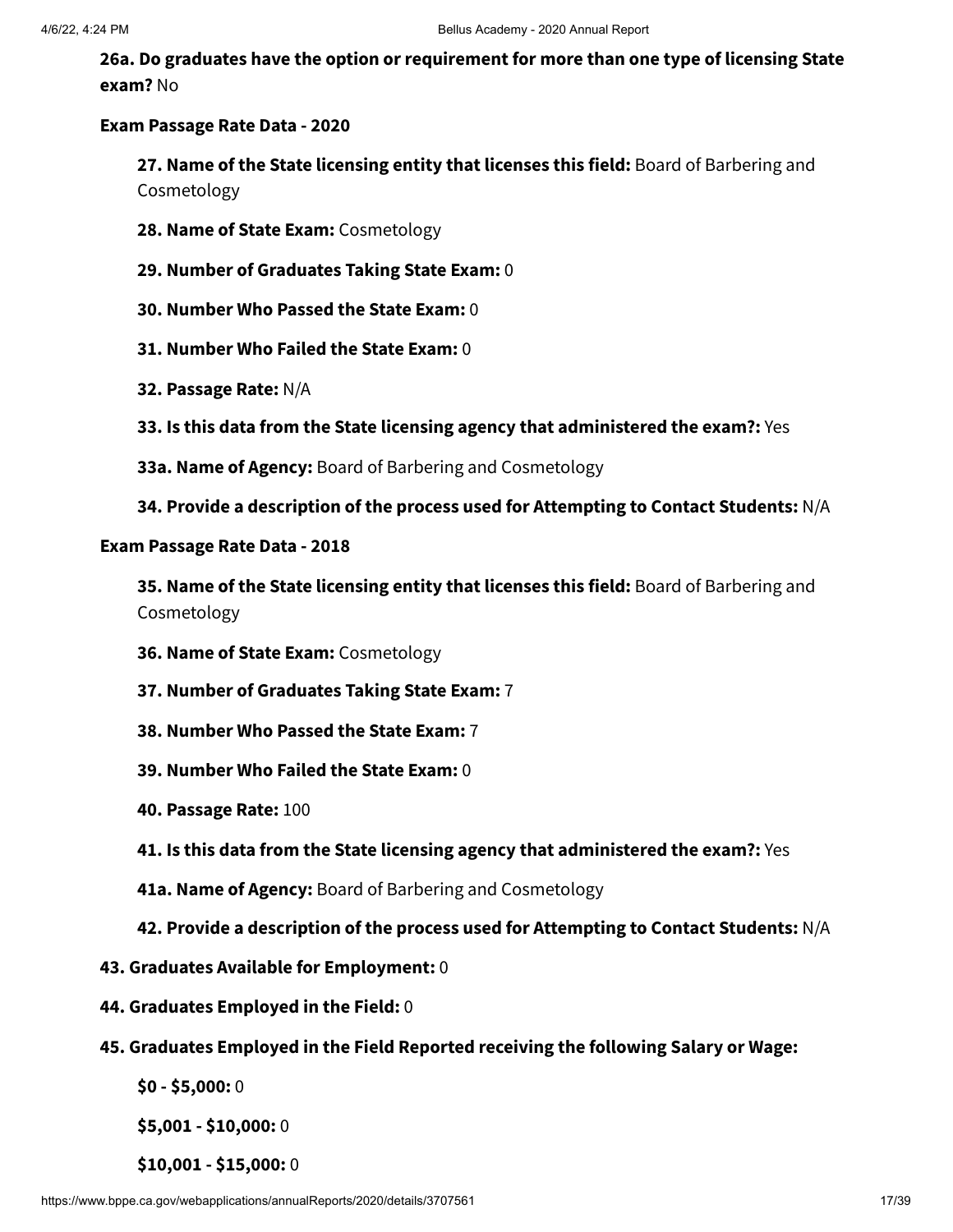- **\$15,001 - \$20,000:** 0
- **\$20,001 - \$25,000:** 0
- **\$25,001 - \$30,000:** 0
- **\$30,001 - \$35,000:** 0
- **\$35,001 - \$40,000:** 0
- **\$40,001 - \$45,000:** 0
- **\$45,001 - \$50,000:** 0
- **\$50,001 - \$55,000:** 0
- **\$55,001 - \$60,000:** 0
- **\$60,001 - \$65,000:** 0
- **\$65,001 - \$70,000:** 0
- **\$70,001 - \$75,000:** 0
- **\$75,001 - \$80,000:** 0
- **\$80,001 - \$85,000:** 0
- **\$85,001 - \$90,000:** 0
- **\$90,001 - \$95,000:** 0
- **\$95,001 - \$100,000:** 0
- **Over \$100,000:** 0
- **1. Report Year:** 2020
- **2. Institution Code:** 3707561
- **3. Institution Name:** Bellus Academy
- **4. Name of Program:** Esthetics 103
- **5. Program Level:** Diploma/Certificate

**6. Select the Classification of Instructional Programs (CIP) Code that applies to this educational program:** Aesthetician/Esthetician and Skin Care Specialist.

**7. Select all Standard Occupational Classification (SOC) Codes that apply to this program:** 39- 5094 - Skincare Specialists

#### **8. Number of Degrees, Diplomas or Certificates Awarded:** 63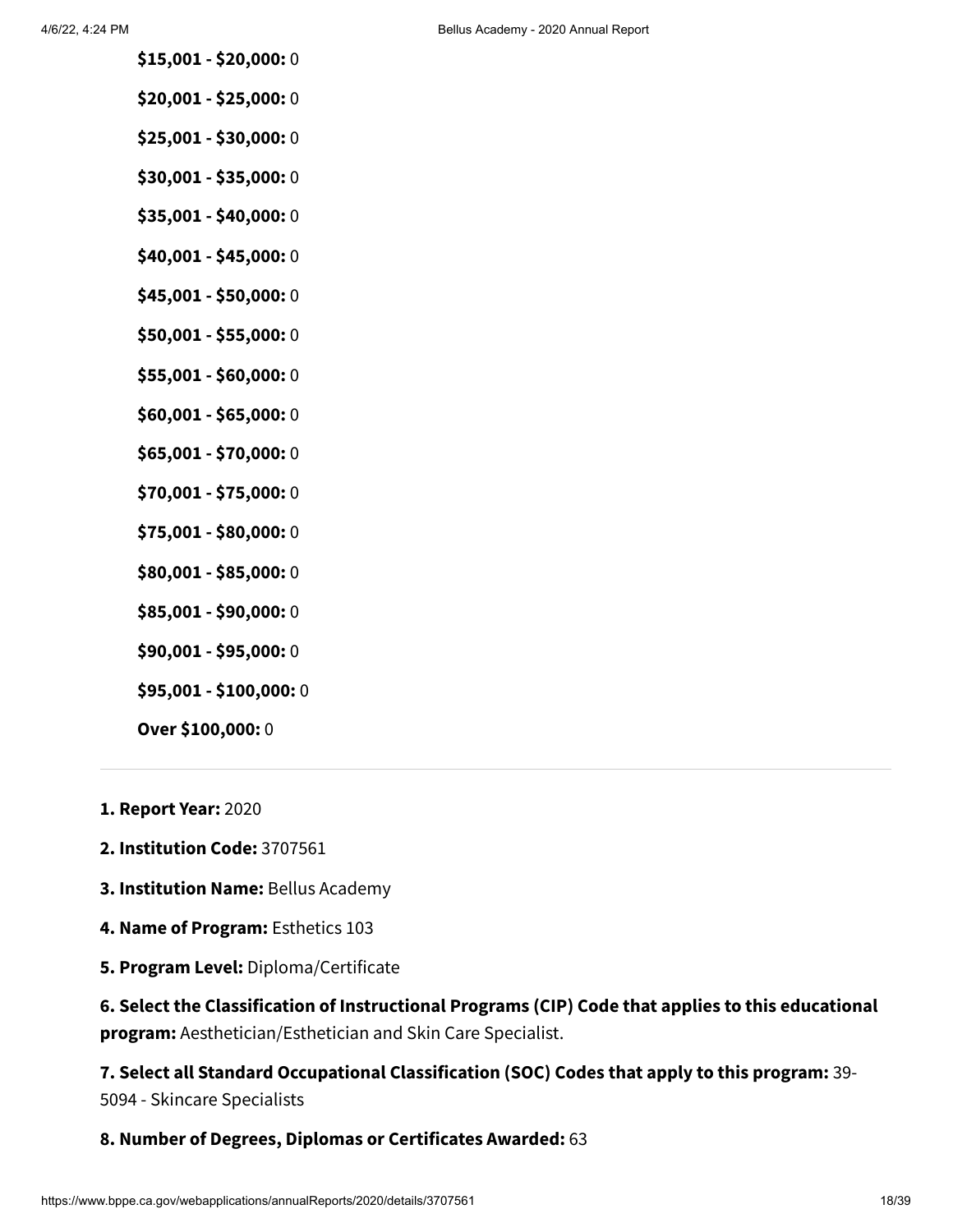**9. Total Charges for this Program:** \$15,966.00

**10. The percentage of enrolled students in the reporting year receiving federal student loans to pay for this program:** 63

**11. The percentage of graduates in the reporting year who took out federal student loans to pay for this program:** 69

- **12. Number of Students Who Began the Program:** 90
- **13. Number of Students Available for Graduation:** 90
- **14. Number of On-time Graduates:** 10
- **15. Completion Rate:** 11.11
- **16. 150% Graduates?:** N/A
- **17. 150% Completion Rate:** N/A

**18. Is the above data taken from the Integrated Postsecondary Education Data System (IPEDS) of the United States Department of Education?:** No

- **19. Graduates Available for Employment:** 63
- **20. Graduates Employed in the Field:** 4
- **21. Placement Rate:** 6.35
- **22. Graduates employed in the field**

**22a. 20 to 29 hours per week:** 0

- **22b. at least 30 hours per week:** 4
- **23. Indicate the number of graduates employed**

**23a. In a single position in the field of study:** 4

**23b. In concurrent aggregated positions in the field of study (2 or more positions at the same time):** 0

**23c. Freelance/self-employed:** 1

**23d. By the institution or an employer owned by the institution, or an employer who shares ownership with the institution:** 0

**24. Does this "Program" lead to a certificate or degree related to one or more of the following allied health professionals that requires clinical training?:** No

**26. Does this educational program lead to an occupation that requires State licensing?** Yes

**26a. Do graduates have the option or requirement for more than one type of licensing State exam?** No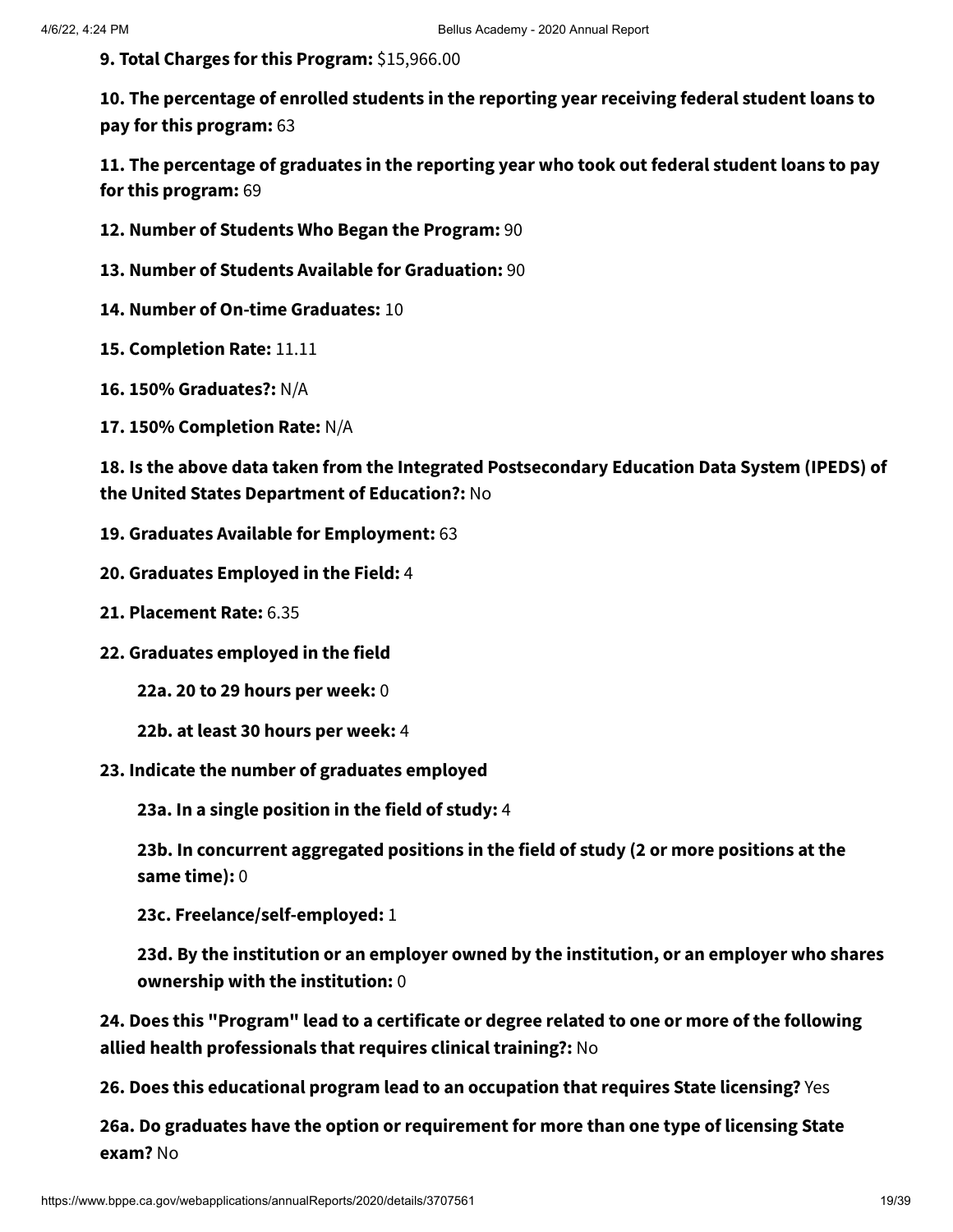#### **Exam Passage Rate Data - 2020**

**27. Name of the State licensing entity that licenses this field:** Board of Barbering and Cosmetology

- **28. Name of State Exam:** Esthetician
- **29. Number of Graduates Taking State Exam:** 2
- **30. Number Who Passed the State Exam:** 2
- **31. Number Who Failed the State Exam:** 0
- **32. Passage Rate:** 100
- **33. Is this data from the State licensing agency that administered the exam?:** Yes
- **33a. Name of Agency:** Board of Barbering and Cosmetology
- **34. Provide a description of the process used for Attempting to Contact Students:** N/A

#### **Exam Passage Rate Data - 2018**

**35. Name of the State licensing entity that licenses this field:** Board of Barbering and Cosmetology

- **36. Name of State Exam:** Esthetician
- **37. Number of Graduates Taking State Exam:** 65
- **38. Number Who Passed the State Exam:** 65
- **39. Number Who Failed the State Exam:** 0
- **40. Passage Rate:** 100
- **41. Is this data from the State licensing agency that administered the exam?:** Yes
- **41a. Name of Agency:** Board of Barbering and Cosmetology
- **42. Provide a description of the process used for Attempting to Contact Students:** N/A
- **43. Graduates Available for Employment:** 63
- **44. Graduates Employed in the Field:** 4
- **45. Graduates Employed in the Field Reported receiving the following Salary or Wage:**
	- **\$0 - \$5,000:** 0

**\$5,001 - \$10,000:** 0

**\$10,001 - \$15,000:** 0

**\$15,001 - \$20,000:** 0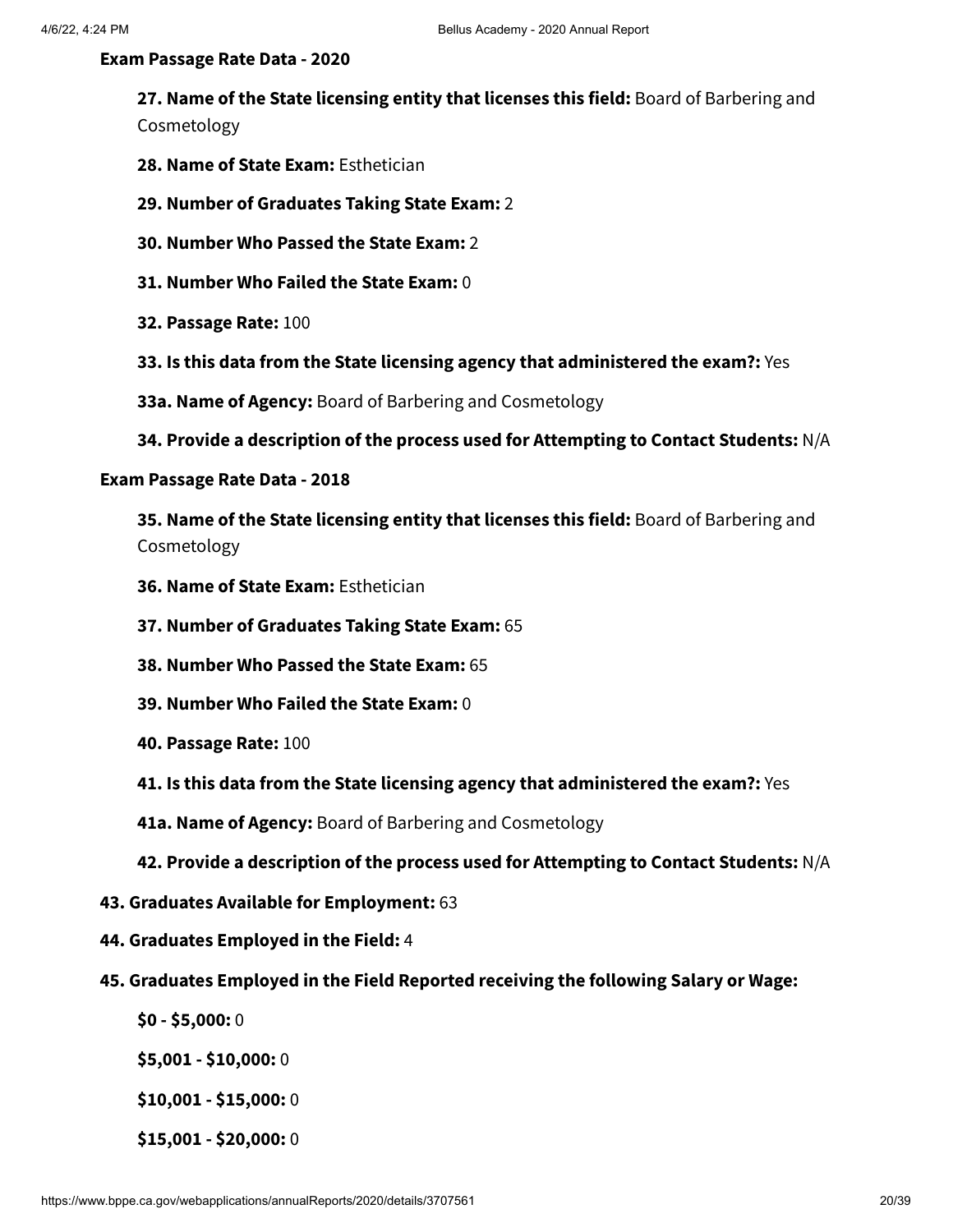- **\$20,001 - \$25,000:** 0
- **\$25,001 - \$30,000:** 0
- **\$30,001 - \$35,000:** 0
- **\$35,001 - \$40,000:** 0
- **\$40,001 - \$45,000:** 0
- **\$45,001 - \$50,000:** 0
- **\$50,001 - \$55,000:** 0
- **\$55,001 - \$60,000:** 0
- **\$60,001 - \$65,000:** 0
- **\$65,001 - \$70,000:** 0
- **\$70,001 - \$75,000:** 0
- **\$75,001 - \$80,000:** 0
- **\$80,001 - \$85,000:** 0
- **\$85,001 - \$90,000:** 0
- **\$90,001 - \$95,000:** 0
- **\$95,001 - \$100,000:** 0
- **Over \$100,000:** 0
- **1. Report Year:** 2020
- **2. Institution Code:** 3707561
- **3. Institution Name:** Bellus Academy
- **4. Name of Program:** Makeup Artistry
- **5. Program Level:** Diploma/Certificate

**6. Select the Classification of Instructional Programs (CIP) Code that applies to this educational program:** Make-Up Artist/Specialist.

### **7. Select all Standard Occupational Classification (SOC) Codes that apply to this program:** 39-

5091 - Makeup Artists

- **8. Number of Degrees, Diplomas or Certificates Awarded:** 0
- **9. Total Charges for this Program:** \$5,224.00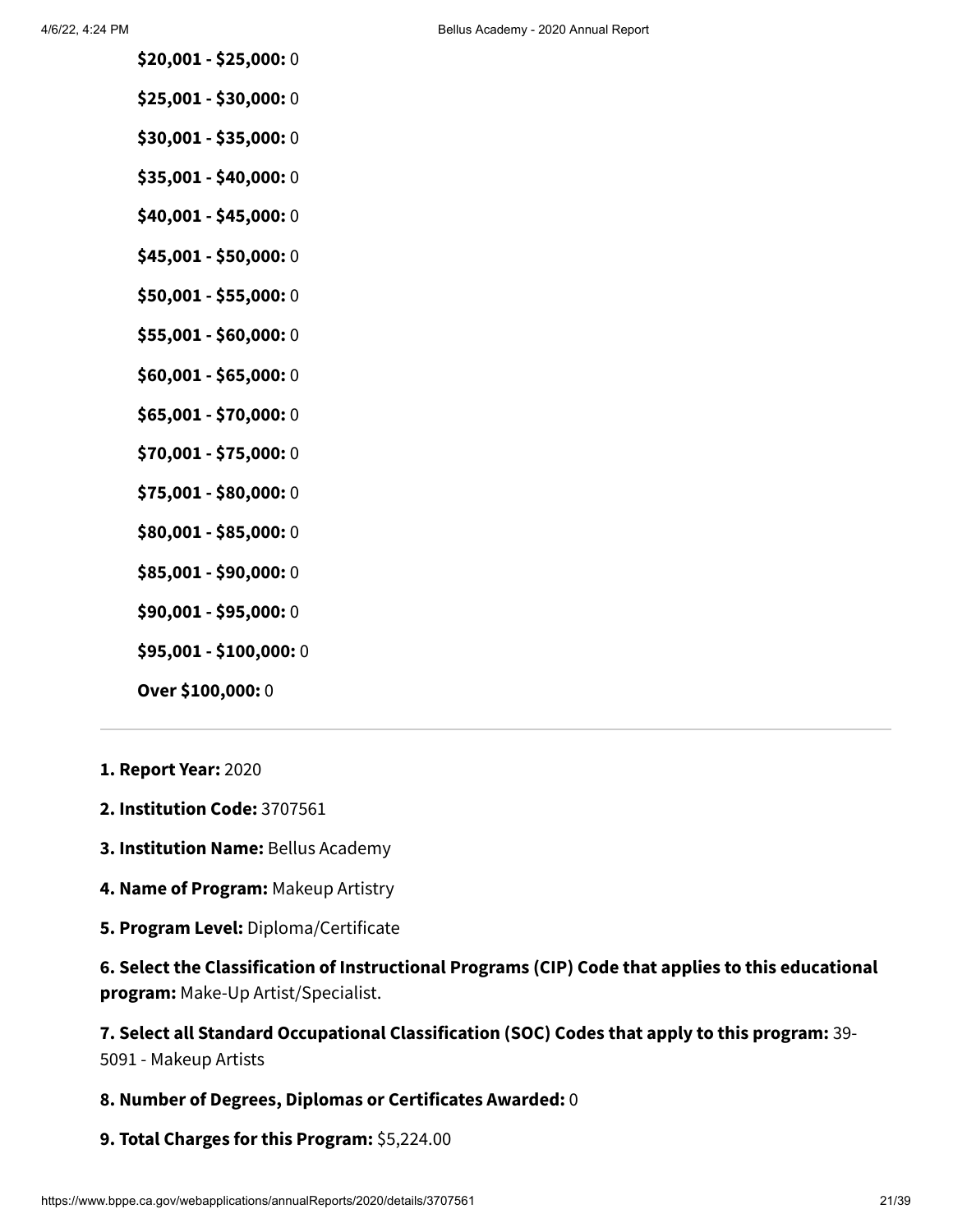**10. The percentage of enrolled students in the reporting year receiving federal student loans to pay for this program:** 0

**11. The percentage of graduates in the reporting year who took out federal student loans to pay for this program:** 0

**12. Number of Students Who Began the Program:** 0

**13. Number of Students Available for Graduation:** 0

- **14. Number of On-time Graduates:** 0
- **15. Completion Rate:** N/A
- **16. 150% Graduates?:** N/A
- **17. 150% Completion Rate:** N/A

**18. Is the above data taken from the Integrated Postsecondary Education Data System (IPEDS) of the United States Department of Education?:** No

- **19. Graduates Available for Employment:** 0
- **20. Graduates Employed in the Field:** 0
- **21. Placement Rate:** N/A
- **22. Graduates employed in the field**

**22a. 20 to 29 hours per week:** 0

- **22b. at least 30 hours per week:** 0
- **23. Indicate the number of graduates employed**

**23a. In a single position in the field of study:** 0

**23b. In concurrent aggregated positions in the field of study (2 or more positions at the same time):** 0

**23c. Freelance/self-employed:** 0

**23d. By the institution or an employer owned by the institution, or an employer who shares ownership with the institution:** 0

**24. Does this "Program" lead to a certificate or degree related to one or more of the following allied health professionals that requires clinical training?:** No

- **26. Does this educational program lead to an occupation that requires State licensing?** No
- **43. Graduates Available for Employment:** 0
- **44. Graduates Employed in the Field:** 0
- **45. Graduates Employed in the Field Reported receiving the following Salary or Wage:**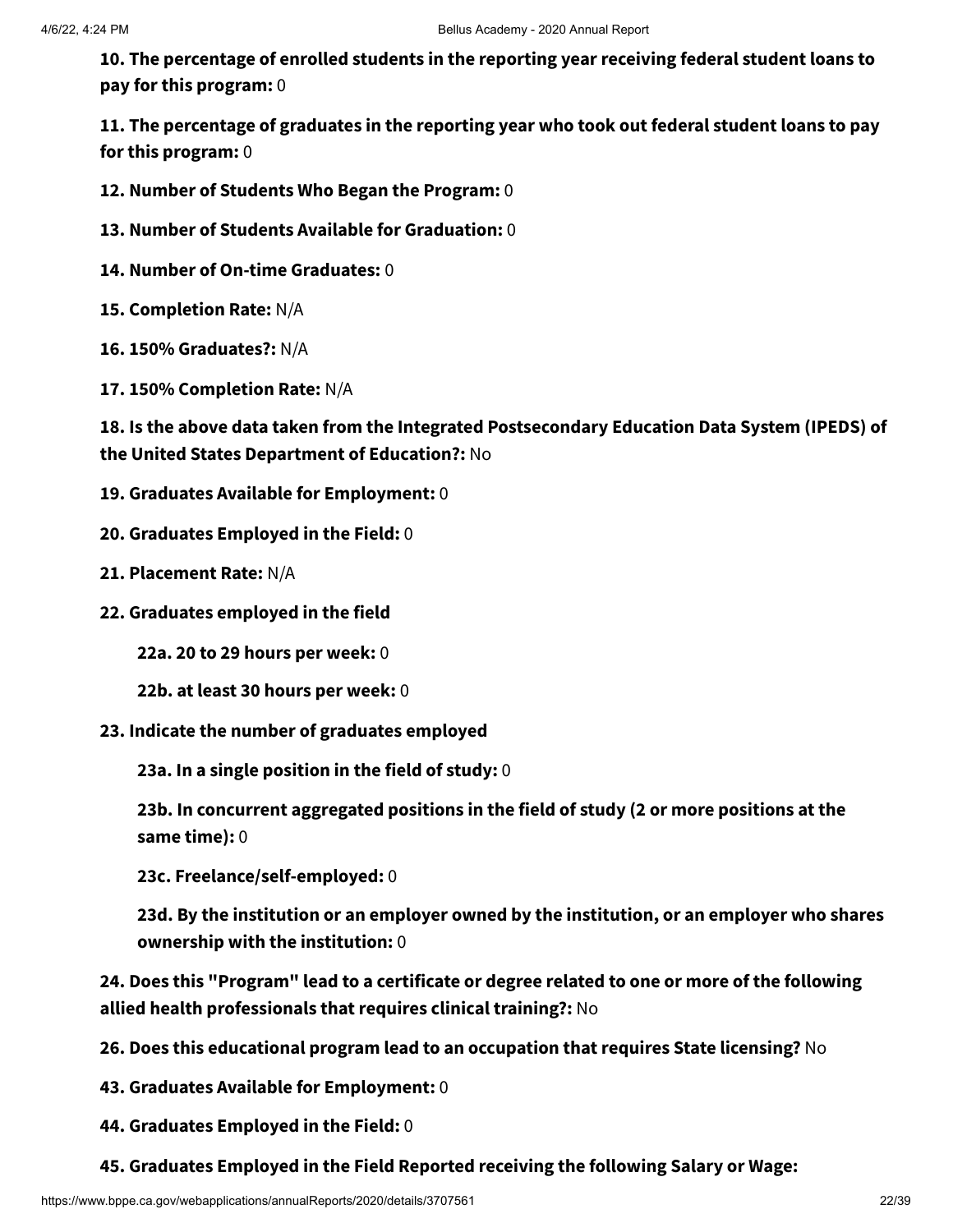- **\$0 - \$5,000:** 0
- **\$5,001 - \$10,000:** 0
- **\$10,001 - \$15,000:** 0
- **\$15,001 - \$20,000:** 0
- **\$20,001 - \$25,000:** 0
- **\$25,001 - \$30,000:** 0
- **\$30,001 - \$35,000:** 0
- **\$35,001 - \$40,000:** 0
- **\$40,001 - \$45,000:** 0
- **\$45,001 - \$50,000:** 0
- **\$50,001 - \$55,000:** 0
- **\$55,001 - \$60,000:** 0
- **\$60,001 - \$65,000:** 0
- **\$65,001 - \$70,000:** 0
- **\$70,001 - \$75,000:** 0
- **\$75,001 - \$80,000:** 0
- **\$80,001 - \$85,000:** 0
- **\$85,001 - \$90,000:** 0
- **\$90,001 - \$95,000:** 0
- **\$95,001 - \$100,000:** 0
- **Over \$100,000:** 0
- **1. Report Year:** 2020
- **2. Institution Code:** 3707561
- **3. Institution Name:** Bellus Academy
- **4. Name of Program:** Cosmetology 102
- **5. Program Level:** Diploma/Certificate

### **6. Select the Classification of Instructional Programs (CIP) Code that applies to this educational program:** Cosmetology/Cosmetologist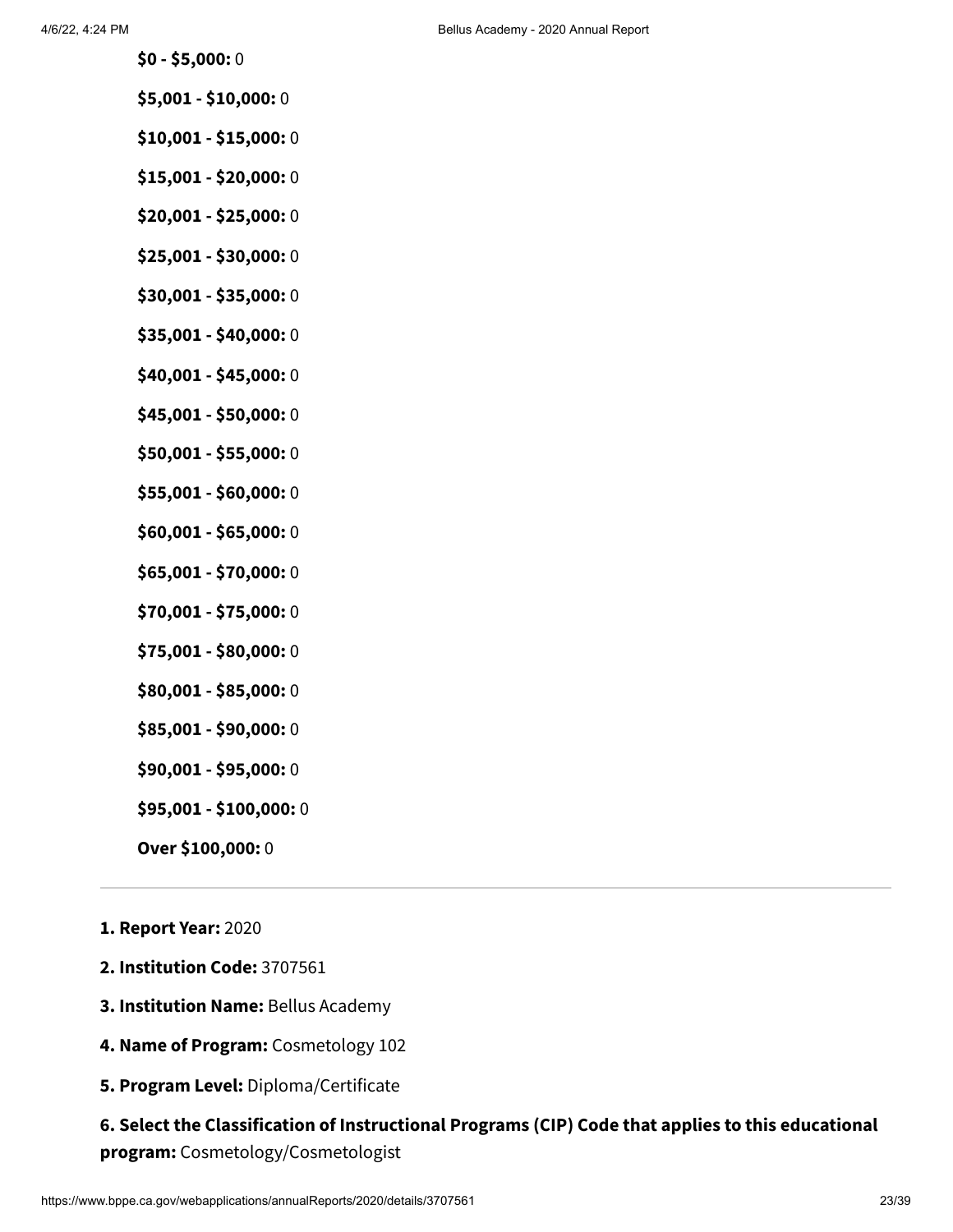**7. Select all Standard Occupational Classification (SOC) Codes that apply to this program:** 39- 5012 - Hairdressers

**8. Number of Degrees, Diplomas or Certificates Awarded:** 17

**9. Total Charges for this Program:** \$28,859.00

**10. The percentage of enrolled students in the reporting year receiving federal student loans to pay for this program:** 67

**11. The percentage of graduates in the reporting year who took out federal student loans to pay for this program:** 92

- **12. Number of Students Who Began the Program:** 28
- **13. Number of Students Available for Graduation:** 28
- **14. Number of On-time Graduates:** 2
- **15. Completion Rate:** 7.14
- **16. 150% Graduates?:** N/A
- **17. 150% Completion Rate:** N/A

**18. Is the above data taken from the Integrated Postsecondary Education Data System (IPEDS) of the United States Department of Education?:** No

- **19. Graduates Available for Employment:** 17
- **20. Graduates Employed in the Field:** 3
- **21. Placement Rate:** 17.65
- **22. Graduates employed in the field**
	- **22a. 20 to 29 hours per week:** 0
	- **22b. at least 30 hours per week:** 3
- **23. Indicate the number of graduates employed**

**23a. In a single position in the field of study:** 3

**23b. In concurrent aggregated positions in the field of study (2 or more positions at the same time):** 0

**23c. Freelance/self-employed:** 1

**23d. By the institution or an employer owned by the institution, or an employer who shares ownership with the institution:** 0

**24. Does this "Program" lead to a certificate or degree related to one or more of the following allied health professionals that requires clinical training?:** No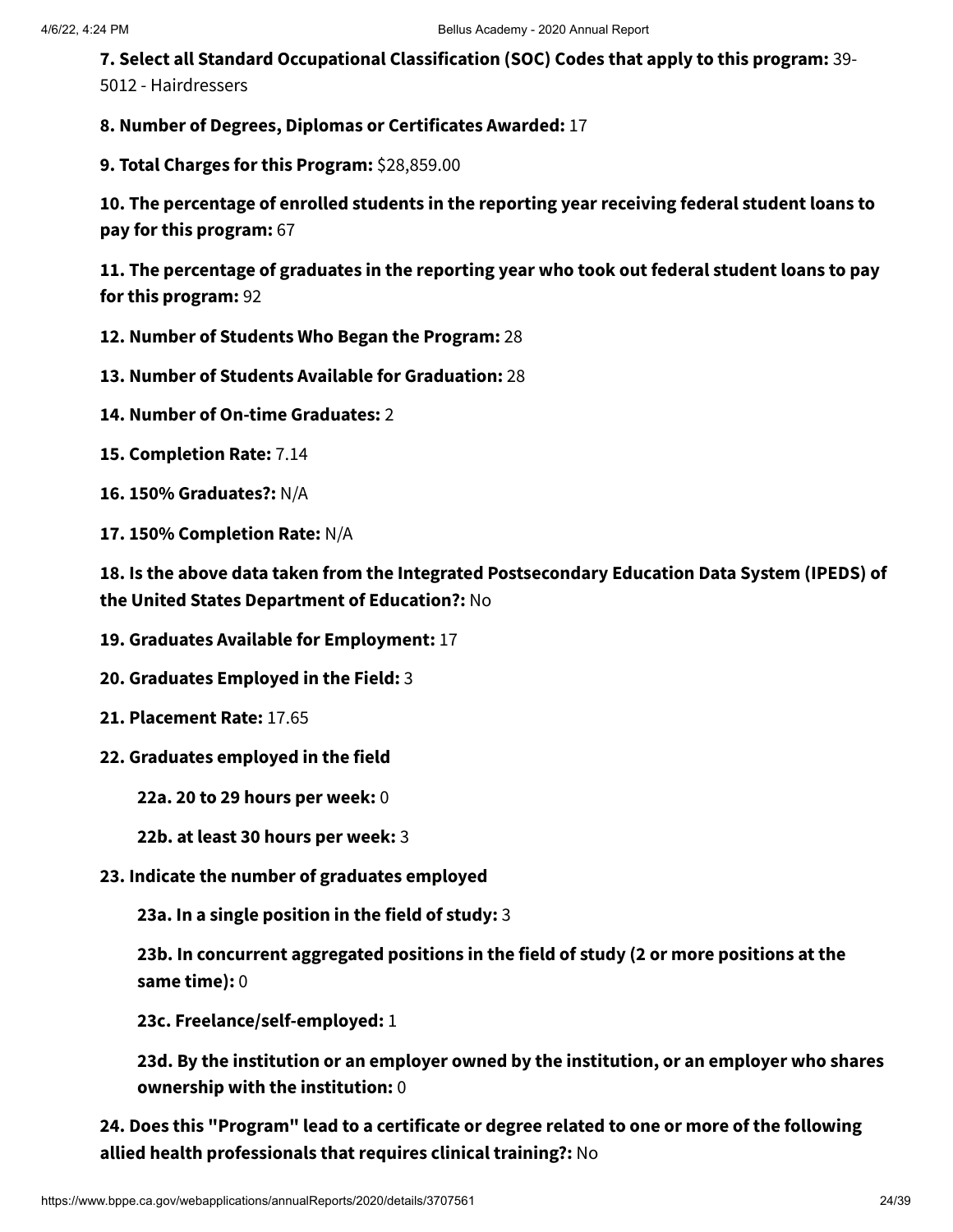**26. Does this educational program lead to an occupation that requires State licensing?** Yes

**26a. Do graduates have the option or requirement for more than one type of licensing State exam?** No

**Exam Passage Rate Data - 2020**

**27. Name of the State licensing entity that licenses this field:** Board of Barbering and Cosmetology

- **28. Name of State Exam:** Cosmetology
- **29. Number of Graduates Taking State Exam:** 4
- **30. Number Who Passed the State Exam:** 4
- **31. Number Who Failed the State Exam:** 0
- **32. Passage Rate:** 100
- **33. Is this data from the State licensing agency that administered the exam?:** Yes
- **33a. Name of Agency:** Board of Barbering and Cosmetology
- **34. Provide a description of the process used for Attempting to Contact Students:** N/A

#### **Exam Passage Rate Data - 2018**

**35. Name of the State licensing entity that licenses this field:** Board of Barbering and Cosmetology

- **36. Name of State Exam:** Cosmetology
- **37. Number of Graduates Taking State Exam:** 12
- **38. Number Who Passed the State Exam:** 12
- **39. Number Who Failed the State Exam:** 0
- **40. Passage Rate:** 100
- **41. Is this data from the State licensing agency that administered the exam?:** Yes
- **41a. Name of Agency:** Board of Barbering and Cosmetology
- **42. Provide a description of the process used for Attempting to Contact Students:** N/A
- **43. Graduates Available for Employment:** 17
- **44. Graduates Employed in the Field:** 3
- **45. Graduates Employed in the Field Reported receiving the following Salary or Wage:**
	- **\$0 - \$5,000:** 0
	- **\$5,001 - \$10,000:** 0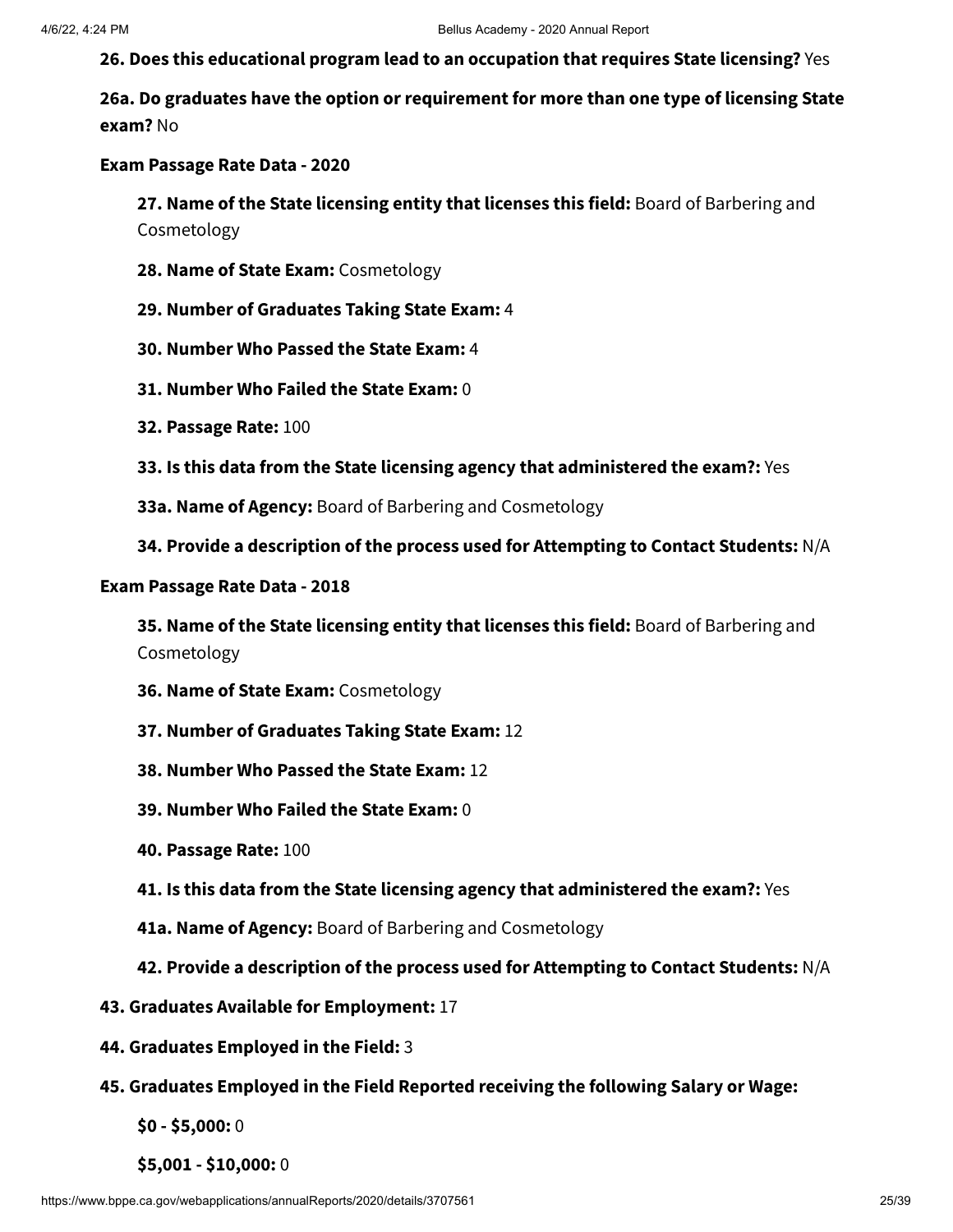- **\$10,001 - \$15,000:** 0
- **\$15,001 - \$20,000:** 0
- **\$20,001 - \$25,000:** 0
- **\$25,001 - \$30,000:** 0
- **\$30,001 - \$35,000:** 0
- **\$35,001 - \$40,000:** 0
- **\$40,001 - \$45,000:** 0
- **\$45,001 - \$50,000:** 0
- **\$50,001 - \$55,000:** 0
- **\$55,001 - \$60,000:** 0
- **\$60,001 - \$65,000:** 0
- **\$65,001 - \$70,000:** 0
- **\$70,001 - \$75,000:** 0
- **\$75,001 - \$80,000:** 0
- **\$80,001 - \$85,000:** 0
- **\$85,001 - \$90,000:** 0
- **\$90,001 - \$95,000:** 0
- **\$95,001 - \$100,000:** 0
- **Over \$100,000:** 0
- **1. Report Year:** 2020
- **2. Institution Code:** 3707561
- **3. Institution Name:** Bellus Academy
- **4. Name of Program:** Barbering
- **5. Program Level:** Diploma/Certificate

### **6. Select the Classification of Instructional Programs (CIP) Code that applies to this educational program:** Barbering/Barber.

### **7. Select all Standard Occupational Classification (SOC) Codes that apply to this program:** 39- 5011 - Barbers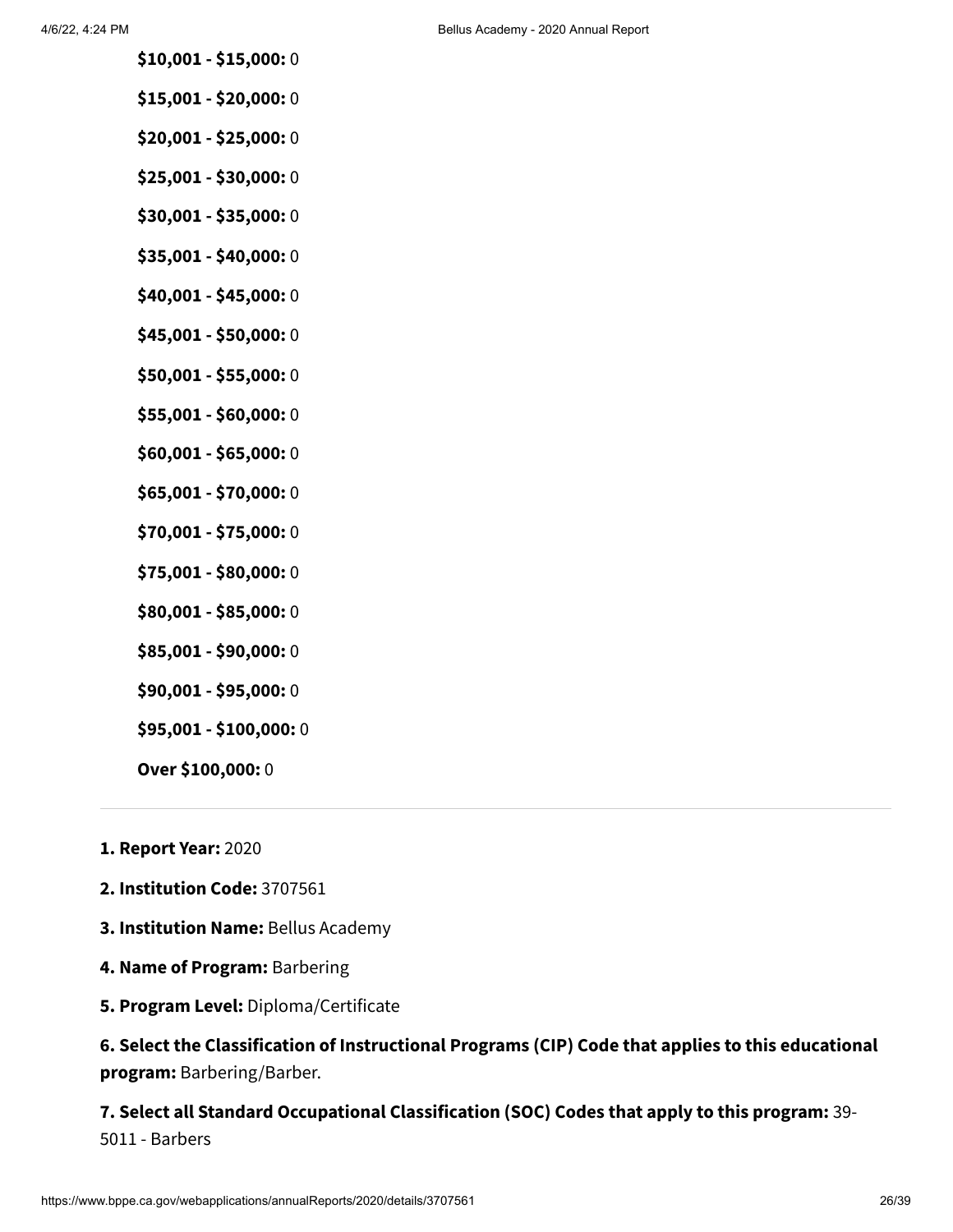**8. Number of Degrees, Diplomas or Certificates Awarded:** 12

**9. Total Charges for this Program:** \$21,270.00

**10. The percentage of enrolled students in the reporting year receiving federal student loans to pay for this program:** 86

**11. The percentage of graduates in the reporting year who took out federal student loans to pay for this program:** 92

- **12. Number of Students Who Began the Program:** 18
- **13. Number of Students Available for Graduation:** 18
- **14. Number of On-time Graduates:** 2
- **15. Completion Rate:** 11.11
- **16. 150% Graduates?:** N/A
- **17. 150% Completion Rate:** N/A

**18. Is the above data taken from the Integrated Postsecondary Education Data System (IPEDS) of the United States Department of Education?:** No

- **19. Graduates Available for Employment:** 12
- **20. Graduates Employed in the Field:** 9
- **21. Placement Rate:** 75
- **22. Graduates employed in the field**
	- **22a. 20 to 29 hours per week:** 0
	- **22b. at least 30 hours per week:** 9
- **23. Indicate the number of graduates employed**

**23a. In a single position in the field of study:** 9

**23b. In concurrent aggregated positions in the field of study (2 or more positions at the same time):** 0

**23c. Freelance/self-employed:** 3

**23d. By the institution or an employer owned by the institution, or an employer who shares ownership with the institution:** 0

**24. Does this "Program" lead to a certificate or degree related to one or more of the following allied health professionals that requires clinical training?:** No

**26. Does this educational program lead to an occupation that requires State licensing?** Yes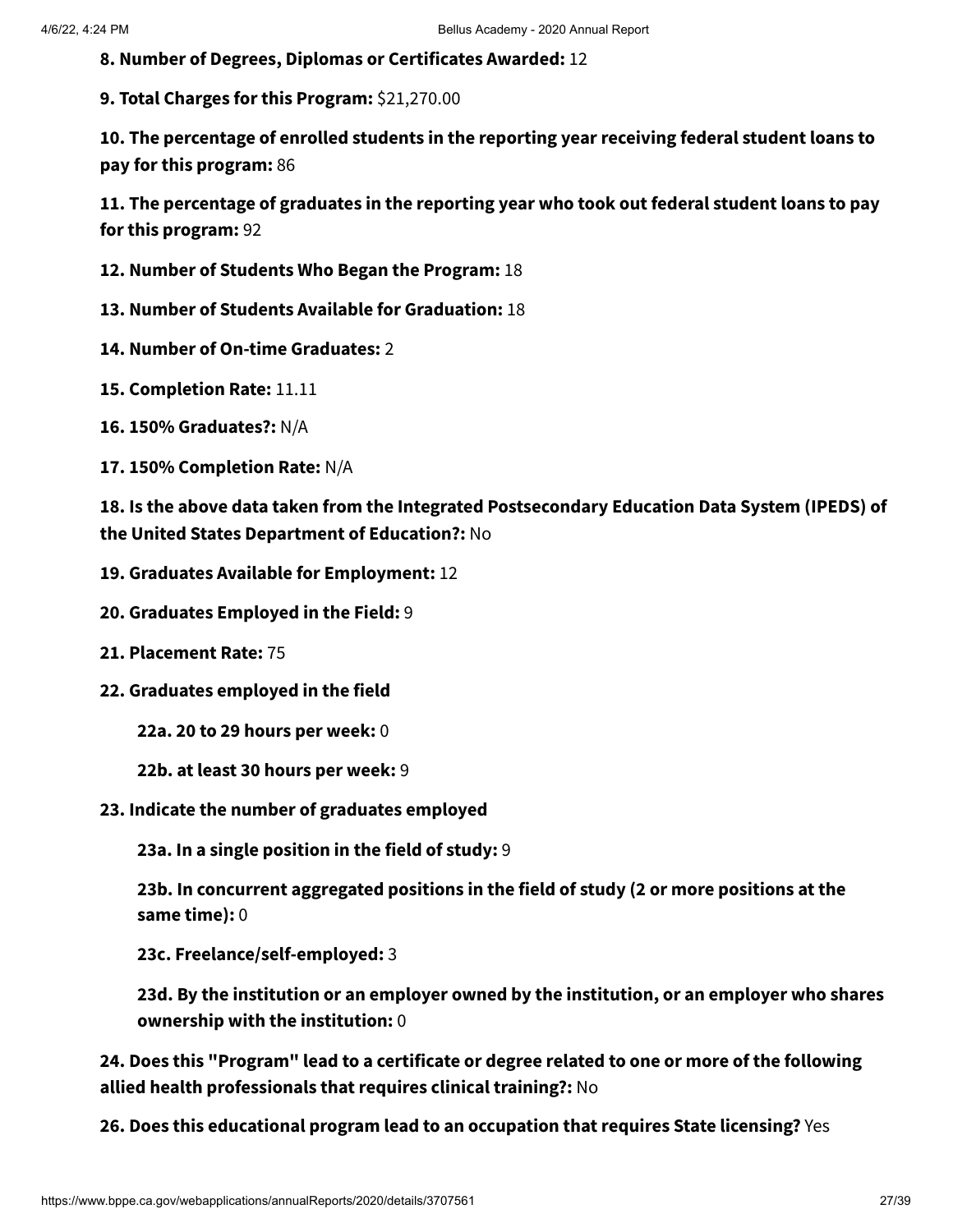**26a. Do graduates have the option or requirement for more than one type of licensing State exam?** No

#### **Exam Passage Rate Data - 2020**

**27. Name of the State licensing entity that licenses this field:** Board of Barbering and Cosmetology

- **28. Name of State Exam:** Barbering
- **29. Number of Graduates Taking State Exam:** 6
- **30. Number Who Passed the State Exam:** 6
- **31. Number Who Failed the State Exam:** 0
- **32. Passage Rate:** 100
- **33. Is this data from the State licensing agency that administered the exam?:** Yes
- **33a. Name of Agency:** Board of Barbering and Cosmetology
- **34. Provide a description of the process used for Attempting to Contact Students:** N/A

#### **Exam Passage Rate Data - 2018**

**35. Name of the State licensing entity that licenses this field:** Board of Barbering and Cosmetology

- **36. Name of State Exam:** Barbering
- **37. Number of Graduates Taking State Exam:** 15
- **38. Number Who Passed the State Exam:** 15
- **39. Number Who Failed the State Exam:** 0
- **40. Passage Rate:** 100
- **41. Is this data from the State licensing agency that administered the exam?:** Yes
- **41a. Name of Agency:** Board of Barbering and Cosmetology
- **42. Provide a description of the process used for Attempting to Contact Students:** N/A
- **43. Graduates Available for Employment:** 12
- **44. Graduates Employed in the Field:** 9
- **45. Graduates Employed in the Field Reported receiving the following Salary or Wage:**

**\$0 - \$5,000:** 0

**\$5,001 - \$10,000:** 0

**\$10,001 - \$15,000:** 0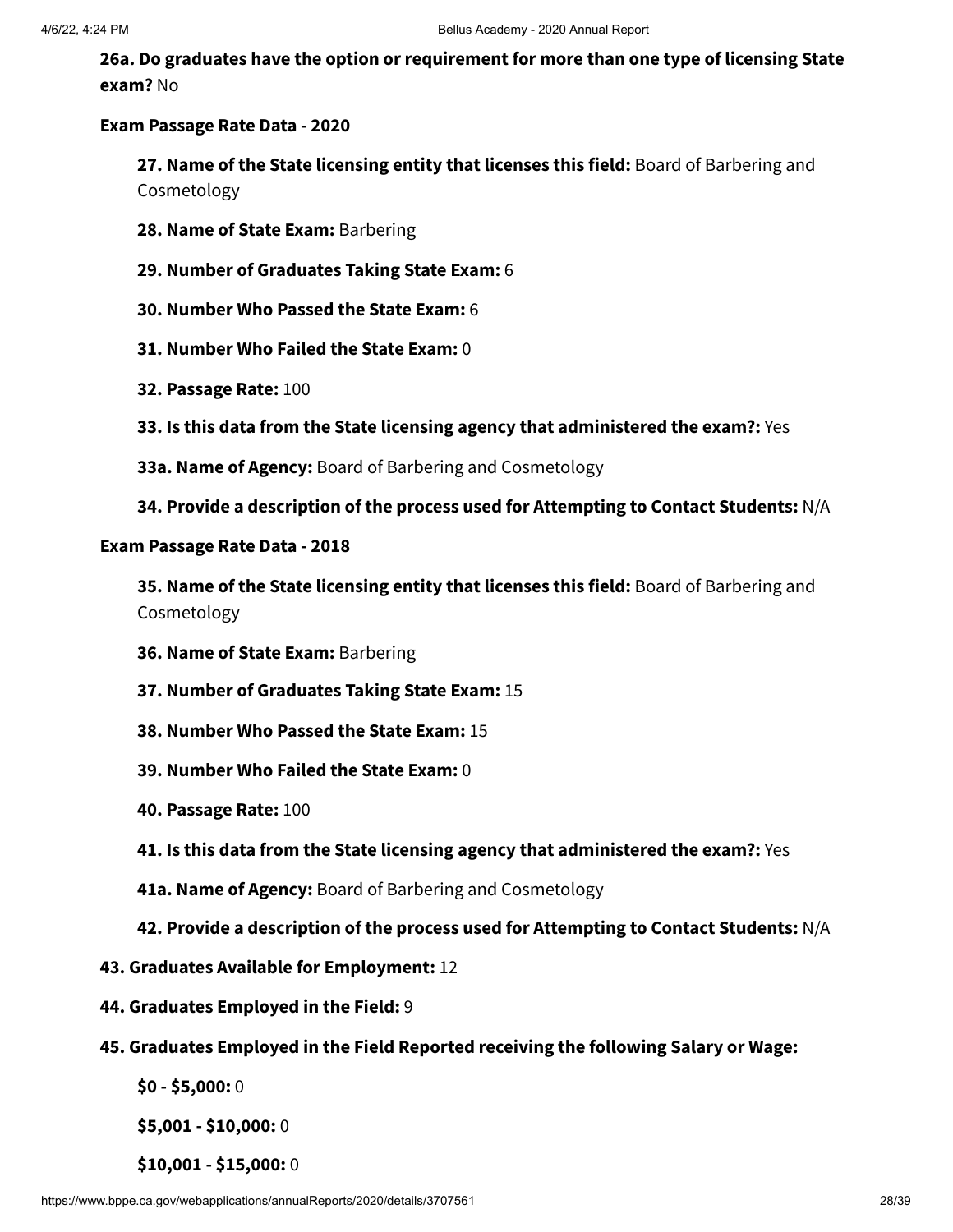- **\$15,001 - \$20,000:** 0
- **\$20,001 - \$25,000:** 0
- **\$25,001 - \$30,000:** 0
- **\$30,001 - \$35,000:** 0
- **\$35,001 - \$40,000:** 0
- **\$40,001 - \$45,000:** 0
- **\$45,001 - \$50,000:** 0
- **\$50,001 - \$55,000:** 0
- **\$55,001 - \$60,000:** 0
- **\$60,001 - \$65,000:** 0
- **\$65,001 - \$70,000:** 0
- **\$70,001 - \$75,000:** 0
- **\$75,001 - \$80,000:** 0
- **\$80,001 - \$85,000:** 0
- **\$85,001 - \$90,000:** 0
- **\$90,001 - \$95,000:** 0
- **\$95,001 - \$100,000:** 0
- **Over \$100,000:** 0
- **1. Report Year:** 2020
- **2. Institution Code:** 3707561
- **3. Institution Name:** Bellus Academy
- **4. Name of Program:** Barbering/Cosmetology 102
- **5. Program Level:** Diploma/Certificate

**6. Select the Classification of Instructional Programs (CIP) Code that applies to this educational program:** Barbering/Barber.

**7. Select all Standard Occupational Classification (SOC) Codes that apply to this program:** 39- 5011 - Barbers

#### **8. Number of Degrees, Diplomas or Certificates Awarded:** 0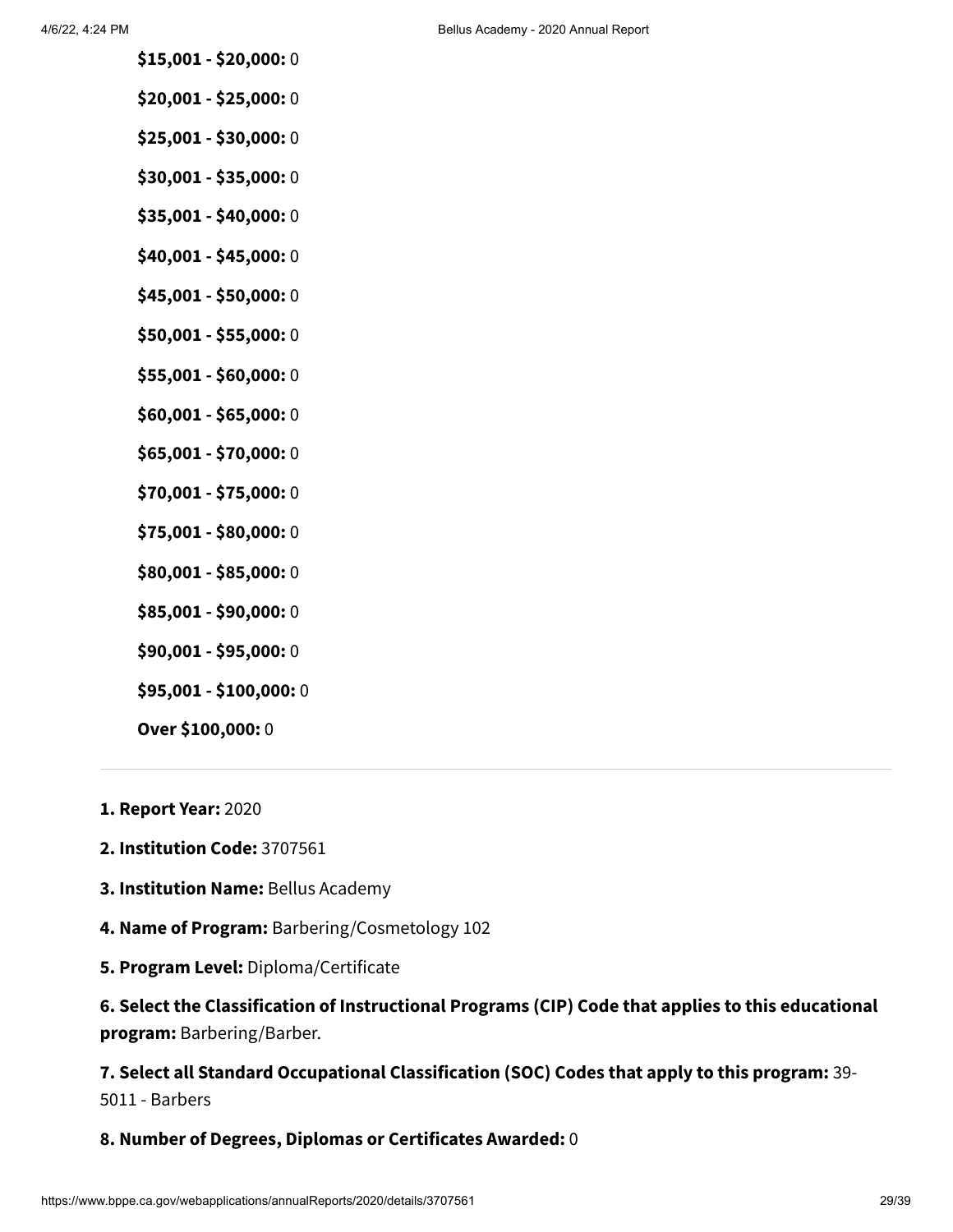**9. Total Charges for this Program:** \$32,608.00

**10. The percentage of enrolled students in the reporting year receiving federal student loans to pay for this program:** 50

**11. The percentage of graduates in the reporting year who took out federal student loans to pay for this program:** 0

- **12. Number of Students Who Began the Program:** 6
- **13. Number of Students Available for Graduation:** 6
- **14. Number of On-time Graduates:** 0
- **15. Completion Rate:** 0
- **16. 150% Graduates?:** N/A
- **17. 150% Completion Rate:** N/A

**18. Is the above data taken from the Integrated Postsecondary Education Data System (IPEDS) of the United States Department of Education?:** No

- **19. Graduates Available for Employment:** 0
- **20. Graduates Employed in the Field:** 0
- **21. Placement Rate:** N/A
- **22. Graduates employed in the field**

**22a. 20 to 29 hours per week:** 0

- **22b. at least 30 hours per week:** 0
- **23. Indicate the number of graduates employed**

**23a. In a single position in the field of study:** 0

**23b. In concurrent aggregated positions in the field of study (2 or more positions at the same time):** 0

**23c. Freelance/self-employed:** 0

**23d. By the institution or an employer owned by the institution, or an employer who shares ownership with the institution:** 0

**24. Does this "Program" lead to a certificate or degree related to one or more of the following allied health professionals that requires clinical training?:** No

**26. Does this educational program lead to an occupation that requires State licensing?** Yes

**26a. Do graduates have the option or requirement for more than one type of licensing State exam?** Yes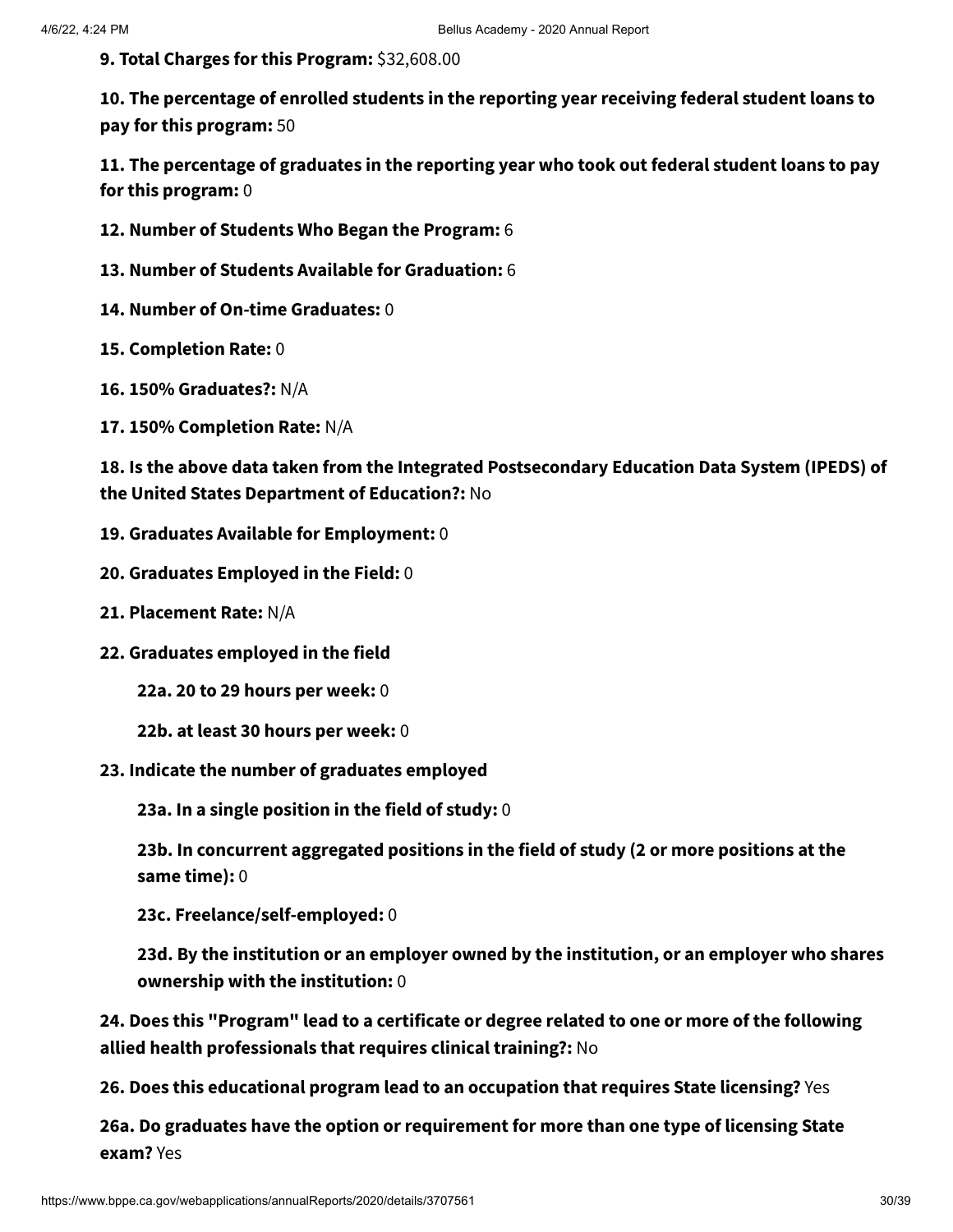**Name of Option/Requirement (1):** Barbering

**Name of Option/Requirement (2):** Cosmetology

**Name of Option/Requirement (3):** N/A

**Name of Option/Requirement (4):** N/A

#### **Exam Passage Rate Data - 2020**

**27. Name of the State licensing entity that licenses this field:** Board of Barbering and Cosmetology

- **28. Name of State Exam:** Barbering
- **29. Number of Graduates Taking State Exam:** 0
- **30. Number Who Passed the State Exam:** 0
- **31. Number Who Failed the State Exam:** 0
- **32. Passage Rate:** N/A
- **33. Is this data from the State licensing agency that administered the exam?:** Yes
- **33a. Name of Agency:** Board of Barbering and Cosmetology
- **34. Provide a description of the process used for Attempting to Contact Students:** N/A

#### **Exam Passage Rate Data - 2018**

**35. Name of the State licensing entity that licenses this field:** Board of Barbering and Cosmetology

- **36. Name of State Exam:** Barbering
- **37. Number of Graduates Taking State Exam:** 0
- **38. Number Who Passed the State Exam:** 0
- **39. Number Who Failed the State Exam:** 0
- **40. Passage Rate:** N/A
- **41. Is this data from the State licensing agency that administered the exam?:** Yes
- **41a. Name of Agency:** Board of Barbering and Cosmetology
- **42. Provide a description of the process used for Attempting to Contact Students:** N/A
- **43. Graduates Available for Employment:** 0
- **44. Graduates Employed in the Field:** 0
- **45. Graduates Employed in the Field Reported receiving the following Salary or Wage:**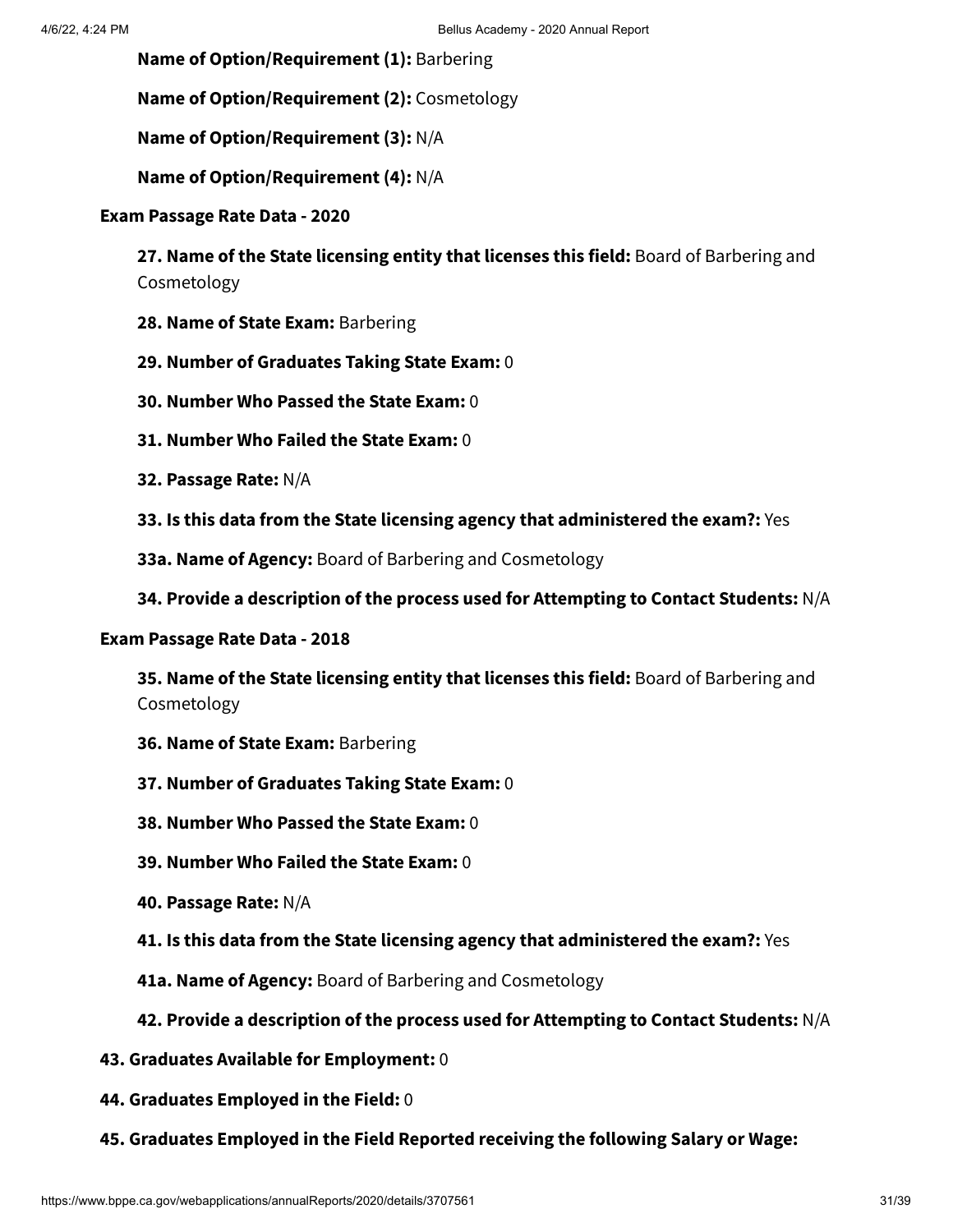- **\$0 - \$5,000:** 0
- **\$5,001 - \$10,000:** 0
- **\$10,001 - \$15,000:** 0
- **\$15,001 - \$20,000:** 0
- **\$20,001 - \$25,000:** 0
- **\$25,001 - \$30,000:** 0
- **\$30,001 - \$35,000:** 0
- **\$35,001 - \$40,000:** 0
- **\$40,001 - \$45,000:** 0
- **\$45,001 - \$50,000:** 0
- **\$50,001 - \$55,000:** 0
- **\$55,001 - \$60,000:** 0
- **\$60,001 - \$65,000:** 0
- **\$65,001 - \$70,000:** 0
- **\$70,001 - \$75,000:** 0
- **\$75,001 - \$80,000:** 0
- **\$80,001 - \$85,000:** 0
- **\$85,001 - \$90,000:** 0
- **\$90,001 - \$95,000:** 0
- **\$95,001 - \$100,000:** 0
- **Over \$100,000:** 0
- **1. Report Year:** 2020
- **2. Institution Code:** 3707561
- **3. Institution Name:** Bellus Academy
- **4. Name of Program:** Esthetician
- **5. Program Level:** Diploma/Certificate

**6. Select the Classification of Instructional Programs (CIP) Code that applies to this educational program:** Aesthetician/Esthetician and Skin Care Specialist.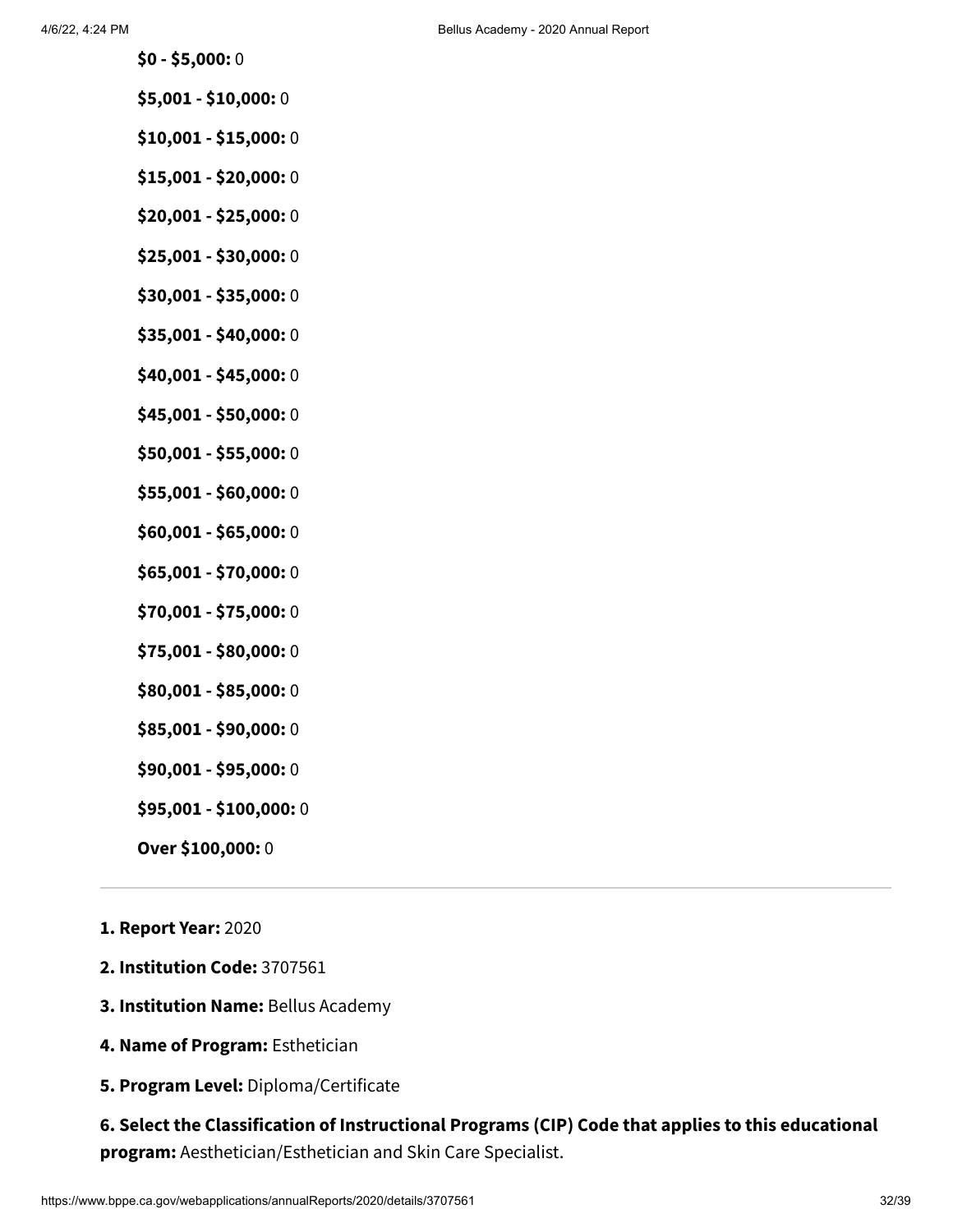**7. Select all Standard Occupational Classification (SOC) Codes that apply to this program:** 39- 5094 - Skincare Specialists

**8. Number of Degrees, Diplomas or Certificates Awarded:** 79

**9. Total Charges for this Program:** \$10,633.00

**10. The percentage of enrolled students in the reporting year receiving federal student loans to pay for this program:** 63

**11. The percentage of graduates in the reporting year who took out federal student loans to pay for this program:** 56

- **12. Number of Students Who Began the Program:** 92
- **13. Number of Students Available for Graduation:** 92
- **14. Number of On-time Graduates:** 27
- **15. Completion Rate:** 29.35
- **16. 150% Graduates?:** N/A
- **17. 150% Completion Rate:** N/A

**18. Is the above data taken from the Integrated Postsecondary Education Data System (IPEDS) of the United States Department of Education?:** No

- **19. Graduates Available for Employment:** 79
- **20. Graduates Employed in the Field:** 4
- **21. Placement Rate:** 5.06
- **22. Graduates employed in the field**
	- **22a. 20 to 29 hours per week:** 0
	- **22b. at least 30 hours per week:** 4
- **23. Indicate the number of graduates employed**

**23a. In a single position in the field of study:** 4

**23b. In concurrent aggregated positions in the field of study (2 or more positions at the same time):** 0

**23c. Freelance/self-employed:** 4

**23d. By the institution or an employer owned by the institution, or an employer who shares ownership with the institution:** 0

**24. Does this "Program" lead to a certificate or degree related to one or more of the following allied health professionals that requires clinical training?:** No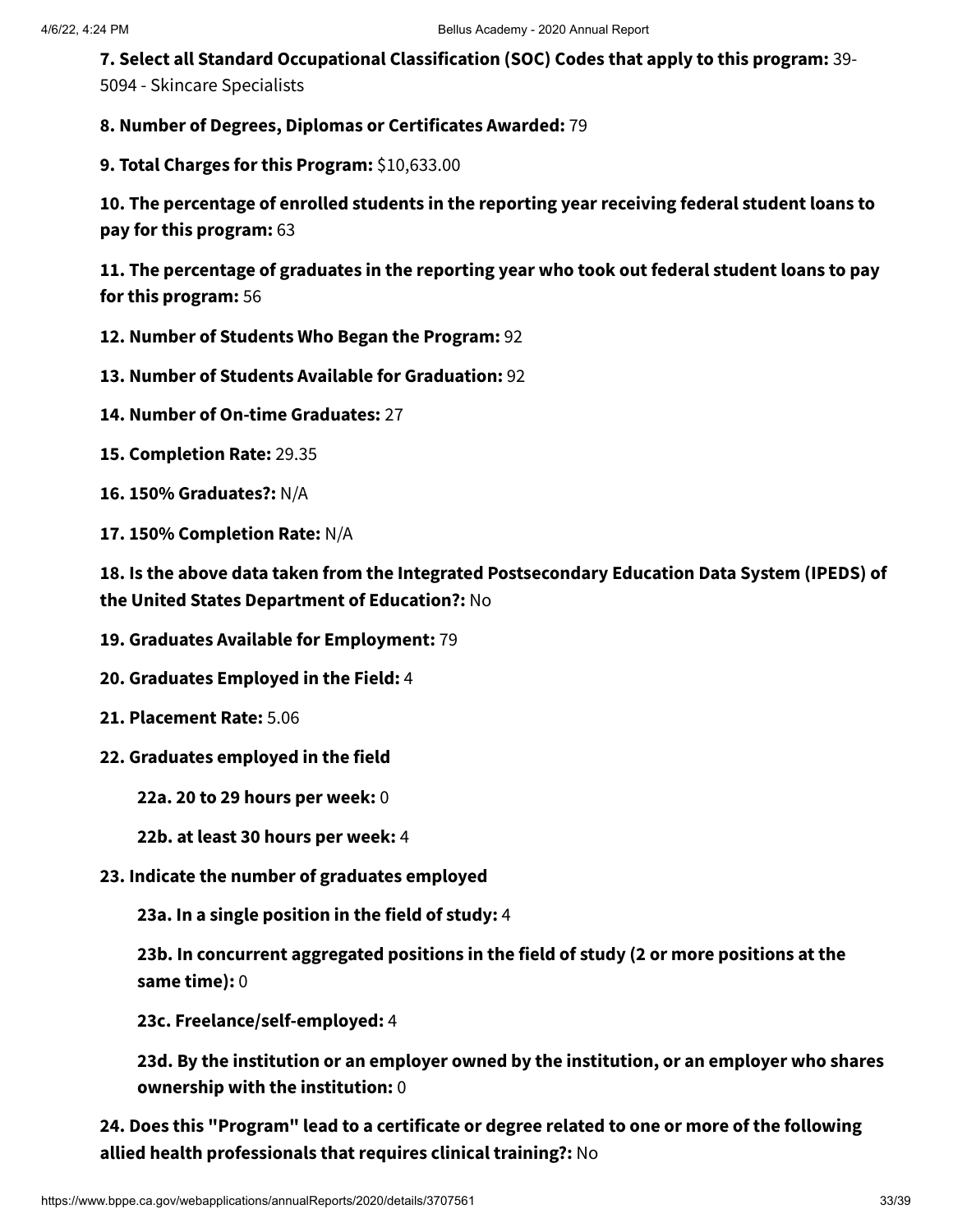**26. Does this educational program lead to an occupation that requires State licensing?** Yes

**26a. Do graduates have the option or requirement for more than one type of licensing State exam?** No

#### **Exam Passage Rate Data - 2020**

**27. Name of the State licensing entity that licenses this field:** Board of Barbering and Cosmetology

- **28. Name of State Exam:** Esthetician
- **29. Number of Graduates Taking State Exam:** 45
- **30. Number Who Passed the State Exam:** 45
- **31. Number Who Failed the State Exam:** 0
- **32. Passage Rate:** 100
- **33. Is this data from the State licensing agency that administered the exam?:** Yes
- **33a. Name of Agency:** Board of Barbering and Cosmetology
- **34. Provide a description of the process used for Attempting to Contact Students:** N/A

#### **Exam Passage Rate Data - 2018**

**35. Name of the State licensing entity that licenses this field:** Board of Barbering and Cosmetology

- **36. Name of State Exam:** Esthetician
- **37. Number of Graduates Taking State Exam:** 45
- **38. Number Who Passed the State Exam:** 45
- **39. Number Who Failed the State Exam:** 0
- **40. Passage Rate:** 100
- **41. Is this data from the State licensing agency that administered the exam?:** Yes
- **41a. Name of Agency:** Board of Barbering and Cosmetology
- **42. Provide a description of the process used for Attempting to Contact Students:** N/A
- **43. Graduates Available for Employment:** 79
- **44. Graduates Employed in the Field:** 4
- **45. Graduates Employed in the Field Reported receiving the following Salary or Wage:**
	- **\$0 - \$5,000:** 0
	- **\$5,001 - \$10,000:** 0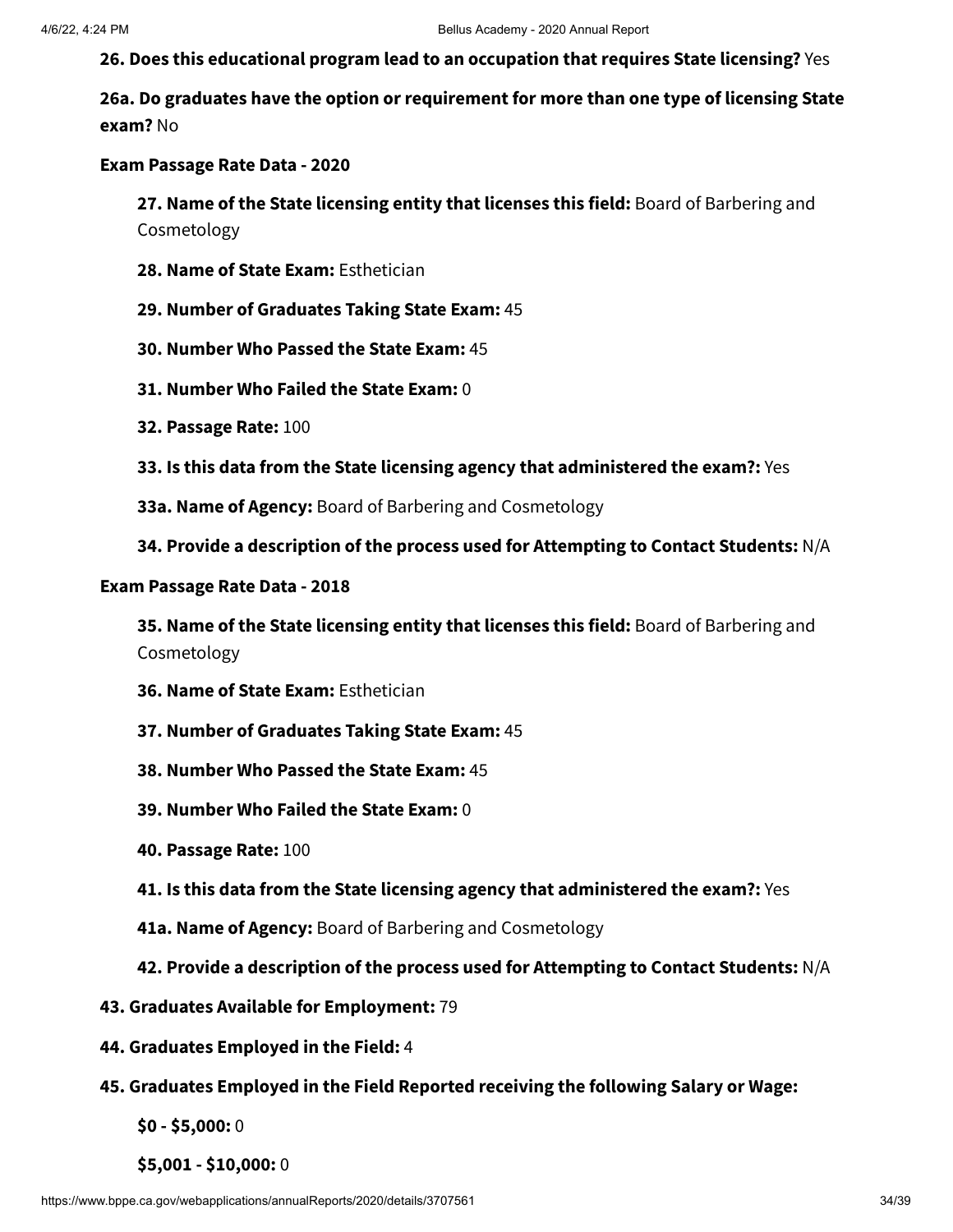- **\$10,001 - \$15,000:** 0
- **\$15,001 - \$20,000:** 0
- **\$20,001 - \$25,000:** 0
- **\$25,001 - \$30,000:** 0
- **\$30,001 - \$35,000:** 0
- **\$35,001 - \$40,000:** 0
- **\$40,001 - \$45,000:** 0
- **\$45,001 - \$50,000:** 0
- **\$50,001 - \$55,000:** 0
- **\$55,001 - \$60,000:** 0
- **\$60,001 - \$65,000:** 0
- **\$65,001 - \$70,000:** 0
- **\$70,001 - \$75,000:** 0
- **\$75,001 - \$80,000:** 0
- **\$80,001 - \$85,000:** 0
- **\$85,001 - \$90,000:** 0
- **\$90,001 - \$95,000:** 0
- **\$95,001 - \$100,000:** 0
- **Over \$100,000:** 0
- **1. Report Year:** 2020
- **2. Institution Code:** 3707561
- **3. Institution Name:** Bellus Academy
- **4. Name of Program:** Spa Nail Technician
- **5. Program Level:** Diploma/Certificate

**6. Select the Classification of Instructional Programs (CIP) Code that applies to this educational program:** Nail Technician/Specialist and Manicurist.

**7. Select all Standard Occupational Classification (SOC) Codes that apply to this program:** 39- 5092 - Manicurists and Pedicurists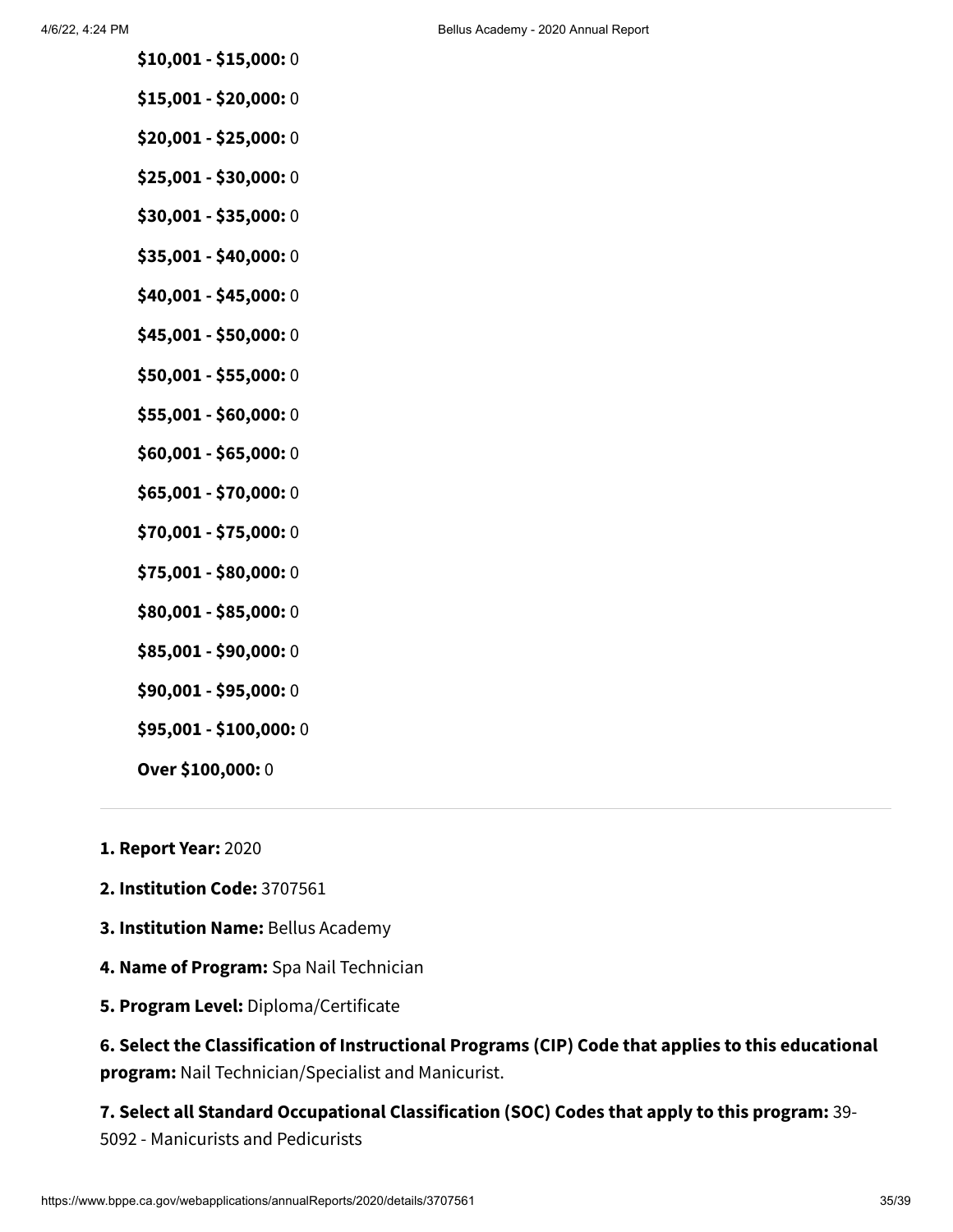**8. Number of Degrees, Diplomas or Certificates Awarded:** 17

**9. Total Charges for this Program:** \$10,192.00

**10. The percentage of enrolled students in the reporting year receiving federal student loans to pay for this program:** 76

**11. The percentage of graduates in the reporting year who took out federal student loans to pay for this program:** 87

- **12. Number of Students Who Began the Program:** 25
- **13. Number of Students Available for Graduation:** 25
- **14. Number of On-time Graduates:** 7
- **15. Completion Rate:** 28
- **16. 150% Graduates?:** N/A
- **17. 150% Completion Rate:** N/A

**18. Is the above data taken from the Integrated Postsecondary Education Data System (IPEDS) of the United States Department of Education?:** No

- **19. Graduates Available for Employment:** 17
- **20. Graduates Employed in the Field:** 3
- **21. Placement Rate:** 17.65
- **22. Graduates employed in the field**
	- **22a. 20 to 29 hours per week:** 0
	- **22b. at least 30 hours per week:** 3
- **23. Indicate the number of graduates employed**

**23a. In a single position in the field of study:** 3

**23b. In concurrent aggregated positions in the field of study (2 or more positions at the same time):** 0

**23c. Freelance/self-employed:** 2

**23d. By the institution or an employer owned by the institution, or an employer who shares ownership with the institution:** 0

**24. Does this "Program" lead to a certificate or degree related to one or more of the following allied health professionals that requires clinical training?:** No

**26. Does this educational program lead to an occupation that requires State licensing?** Yes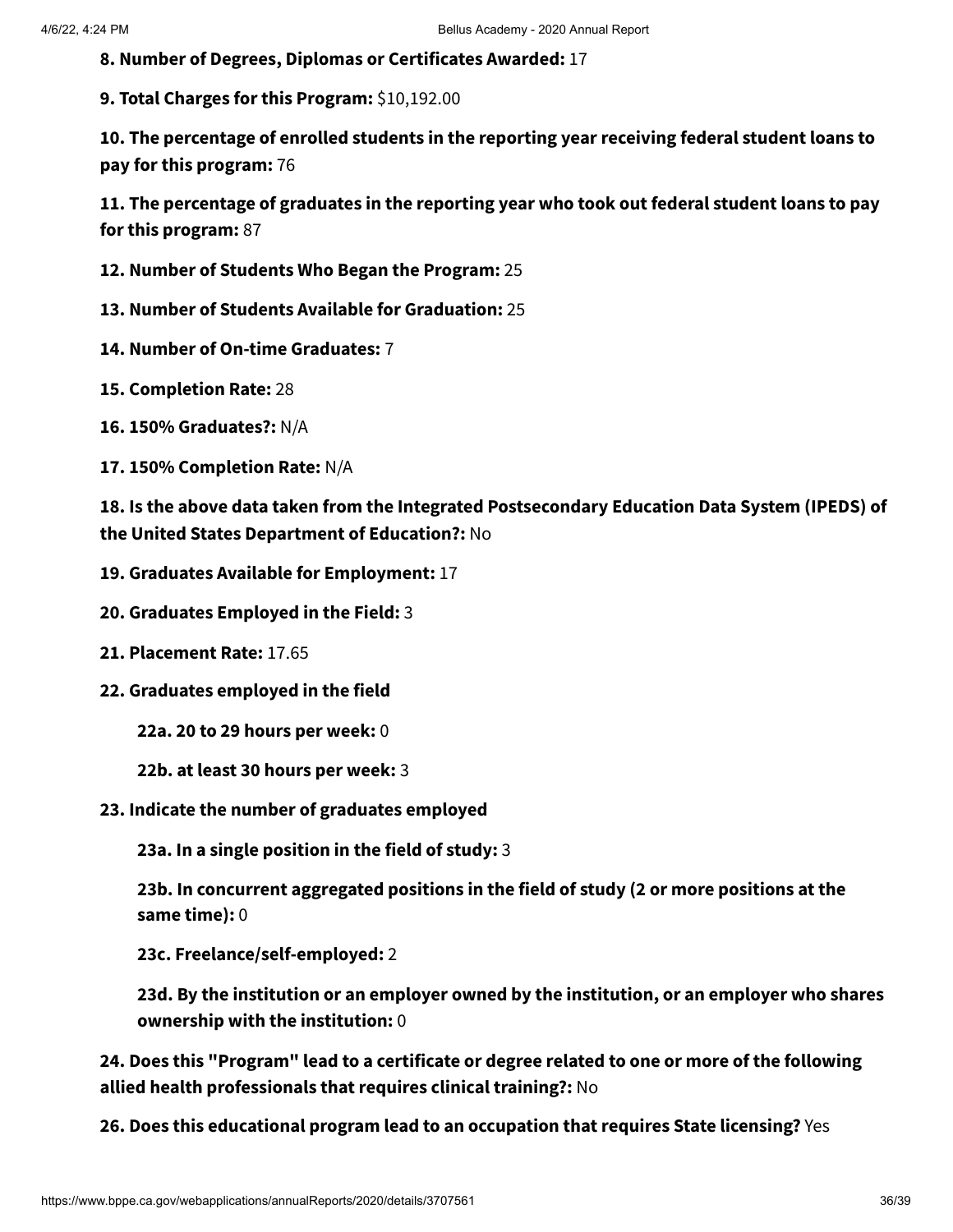**26a. Do graduates have the option or requirement for more than one type of licensing State exam?** No

#### **Exam Passage Rate Data - 2020**

**27. Name of the State licensing entity that licenses this field:** Board of Barbering and Cosmetology

- **28. Name of State Exam:** Manicuring
- **29. Number of Graduates Taking State Exam:** 6
- **30. Number Who Passed the State Exam:** 6
- **31. Number Who Failed the State Exam:** 0
- **32. Passage Rate:** 100
- **33. Is this data from the State licensing agency that administered the exam?:** Yes
- **33a. Name of Agency:** Board of Barbering and Cosmetology
- **34. Provide a description of the process used for Attempting to Contact Students:** N/A

#### **Exam Passage Rate Data - 2018**

**35. Name of the State licensing entity that licenses this field:** Board of Barbering and Cosmetology

- **36. Name of State Exam:** Manicuring
- **37. Number of Graduates Taking State Exam:** 21
- **38. Number Who Passed the State Exam:** 20
- **39. Number Who Failed the State Exam:** 1
- **40. Passage Rate:** 95.24
- **41. Is this data from the State licensing agency that administered the exam?:** Yes
- **41a. Name of Agency:** Board of Barbering and Cosmetology
- **42. Provide a description of the process used for Attempting to Contact Students:** N/A
- **43. Graduates Available for Employment:** 17
- **44. Graduates Employed in the Field:** 3
- **45. Graduates Employed in the Field Reported receiving the following Salary or Wage:**

**\$0 - \$5,000:** 0

**\$5,001 - \$10,000:** 0

**\$10,001 - \$15,000:** 0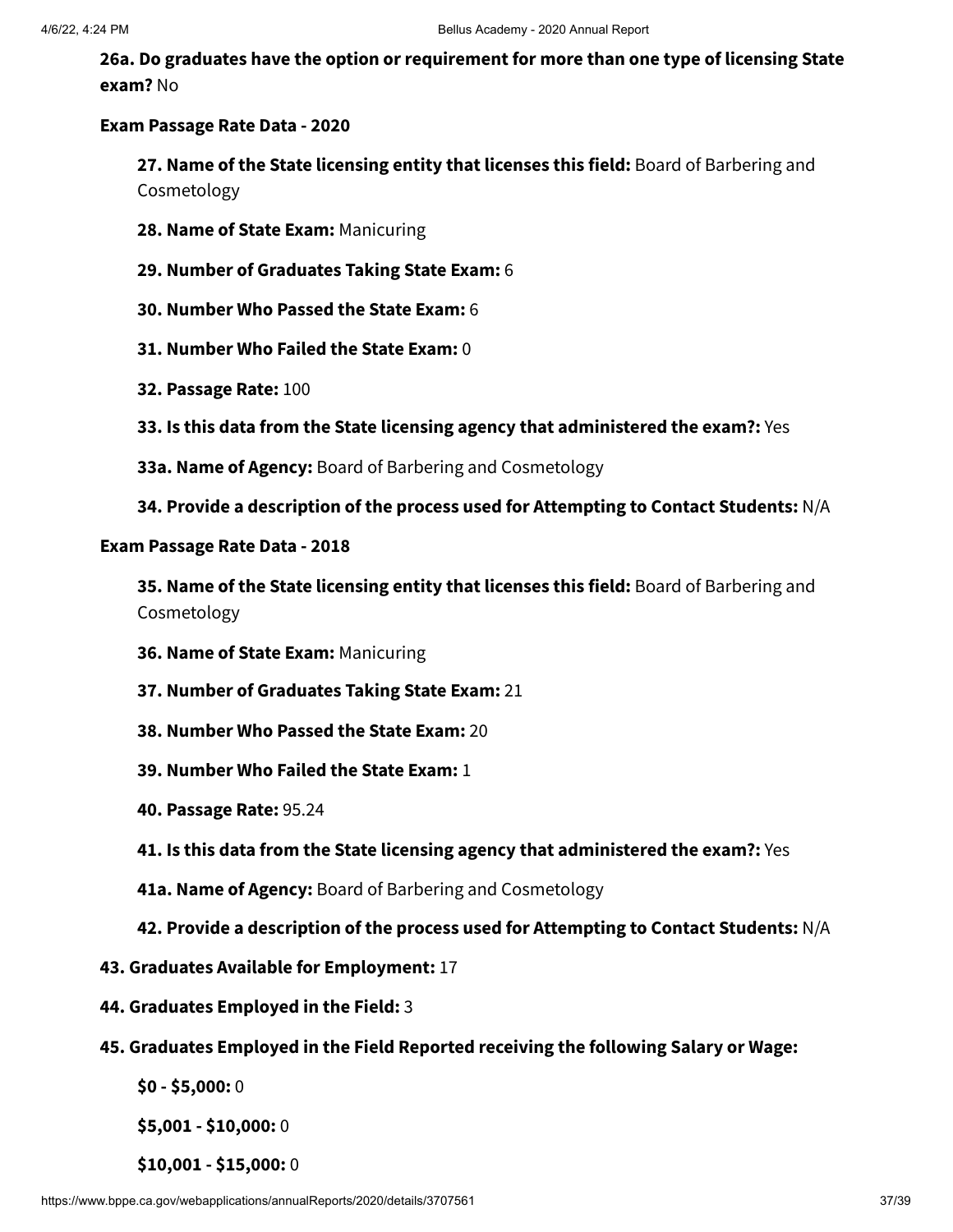- **\$15,001 - \$20,000:** 0
- **\$20,001 - \$25,000:** 0
- **\$25,001 - \$30,000:** 0
- **\$30,001 - \$35,000:** 0
- **\$35,001 - \$40,000:** 0
- **\$40,001 - \$45,000:** 0
- **\$45,001 - \$50,000:** 0
- **\$50,001 - \$55,000:** 0
- **\$55,001 - \$60,000:** 0
- **\$60,001 - \$65,000:** 0
- **\$65,001 - \$70,000:** 0
- **\$70,001 - \$75,000:** 0
- **\$75,001 - \$80,000:** 0
- **\$80,001 - \$85,000:** 0
- **\$85,001 - \$90,000:** 0
- **\$90,001 - \$95,000:** 0
- **\$95,001 - \$100,000:** 0
- **Over \$100,000:** 0

## Branch Data:

No Branch Data was inputted by this Institution.

# Satellite Data:

No Satellite Data was inputted by this Institution.

| Back to Top           | Conditions of Use               |
|-----------------------|---------------------------------|
| <b>Privacy Policy</b> | Accessibility                   |
| Contact Us            | Web Accessibility Certification |